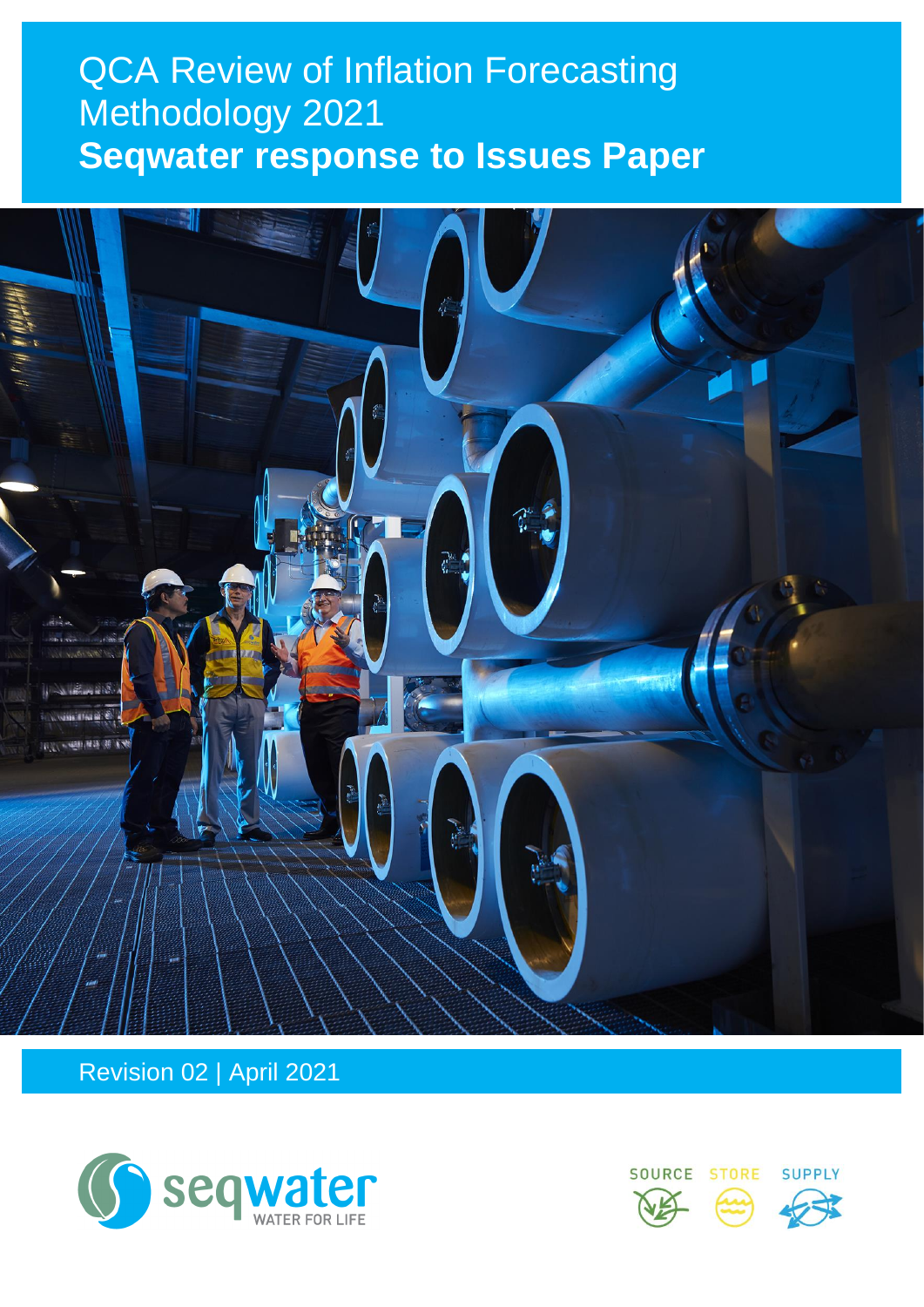

# Distribution list

| Name | Title |
|------|-------|
|      |       |
|      |       |
|      |       |
|      |       |
|      |       |

This document is the property of Seqwater and its issue is controlled.

The information contained herein may not be disclosed in whole or in part, either verbally or in writing, without the prior consent of Seqwater.

# Document control

| Reviewer                                |  |  |  |  |
|-----------------------------------------|--|--|--|--|
| <b>Date</b><br>Signature<br><b>Name</b> |  |  |  |  |
|                                         |  |  |  |  |
|                                         |  |  |  |  |
|                                         |  |  |  |  |
|                                         |  |  |  |  |

| Approved for issue |             |                 |                  |  |
|--------------------|-------------|-----------------|------------------|--|
| <b>Date</b>        | <b>Name</b> | <b>Position</b> | <b>Signature</b> |  |
|                    |             |                 |                  |  |
|                    |             |                 |                  |  |
|                    |             |                 |                  |  |
|                    |             |                 |                  |  |

| Rev. no. | Doc No.         | Doc Owner    | <b>Version Date</b> | Doc Approver  |
|----------|-----------------|--------------|---------------------|---------------|
| 02       | $[000 - 00000]$ | <b>Namel</b> | 14/04/2021          | <b>[Name]</b> |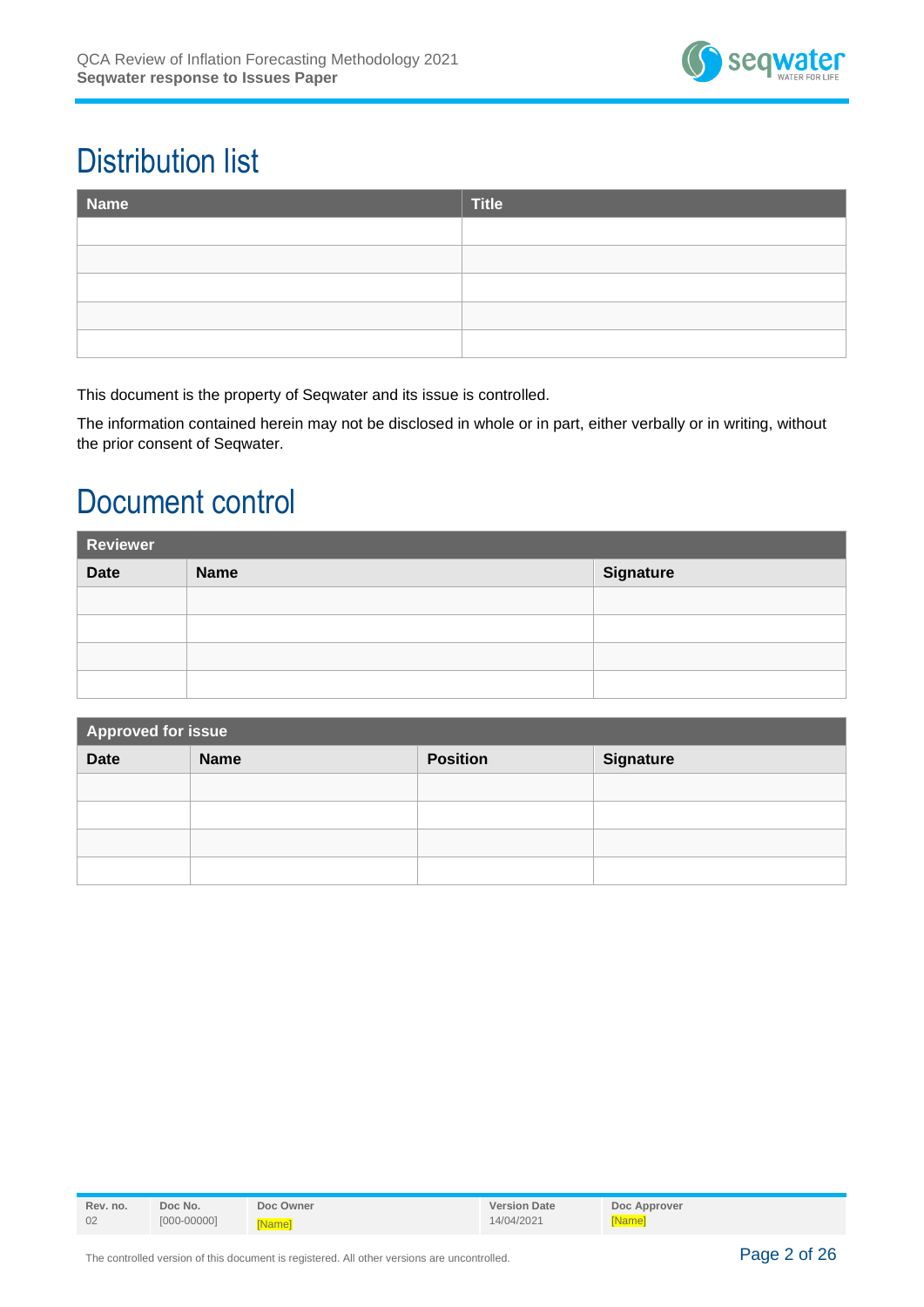

# **Contents**

| 1              |                                            | <b>Executive summary</b>                                                                         | 4               |  |  |  |
|----------------|--------------------------------------------|--------------------------------------------------------------------------------------------------|-----------------|--|--|--|
|                | 1.1                                        | Background                                                                                       | 4               |  |  |  |
|                | 1.2                                        | Summary of Seqwater's views and submissions                                                      | 4               |  |  |  |
| 2              |                                            | Two distinct issues in relation to the QCA's current approach to inflation                       | 6               |  |  |  |
|                | 2.1                                        | The role of inflation within the QCA's regulatory framework                                      | 6               |  |  |  |
|                | 2.2                                        | The QCA's current approach to forecasting inflation                                              | 6               |  |  |  |
|                | 2.3                                        | Two distinct issues with the QCA's current approach                                              | $6\phantom{1}6$ |  |  |  |
| 3              |                                            | The inflation forecasting problem                                                                | 8               |  |  |  |
|                | 3.1                                        | Overview and summary of Seqwater submission                                                      | 8               |  |  |  |
|                | 3.2                                        | The "take out what we expect to put back in" framework                                           | 8               |  |  |  |
|                | 3.3                                        | Breaching the "take out what we expect to put back in" framework violates the NPV=0<br>principle | 9               |  |  |  |
|                | 3.4                                        | Implications for the term of the inflation estimate                                              | 10              |  |  |  |
|                | 3.5                                        | Implications for assessing the quality of inflation forecasts                                    | 11              |  |  |  |
| 4              |                                            | <b>Recent regulatory developments</b>                                                            | 18              |  |  |  |
| 5              |                                            | Seqwater's responses to questions posed by the QCA                                               | 19              |  |  |  |
| 6              | Appendix: The debt allowance problem<br>23 |                                                                                                  |                 |  |  |  |
| <b>Tables</b>  |                                            |                                                                                                  |                 |  |  |  |
| Table 1        |                                            | Forecast error: RBA vs inflation swaps                                                           | 16              |  |  |  |
|                |                                            |                                                                                                  |                 |  |  |  |
| <b>Figures</b> |                                            |                                                                                                  |                 |  |  |  |
|                |                                            |                                                                                                  |                 |  |  |  |

| RBA outturn inflation and forecasts                                                                            | 13 |
|----------------------------------------------------------------------------------------------------------------|----|
| Figure 2 RBA forecasts vs. actual inflation for that year                                                      | 14 |
| Figure 3 Inflation swaps forecasts vs. actual inflation for that year                                          | 16 |
| Figure 4 Illustration of the debt allowance problem                                                            | 24 |
| Figure 5 Under-recovery of efficient revenues incurred by Segwater since 2015-16 due to debt allowance problem | 25 |
|                                                                                                                |    |

| Rev. no. | Doc No.         | Doc Owner    | <b>Version Date</b> | Doc Approver |
|----------|-----------------|--------------|---------------------|--------------|
| 02       | $[000 - 00000]$ | <b>Namel</b> | 14/04/2021          | [Name]       |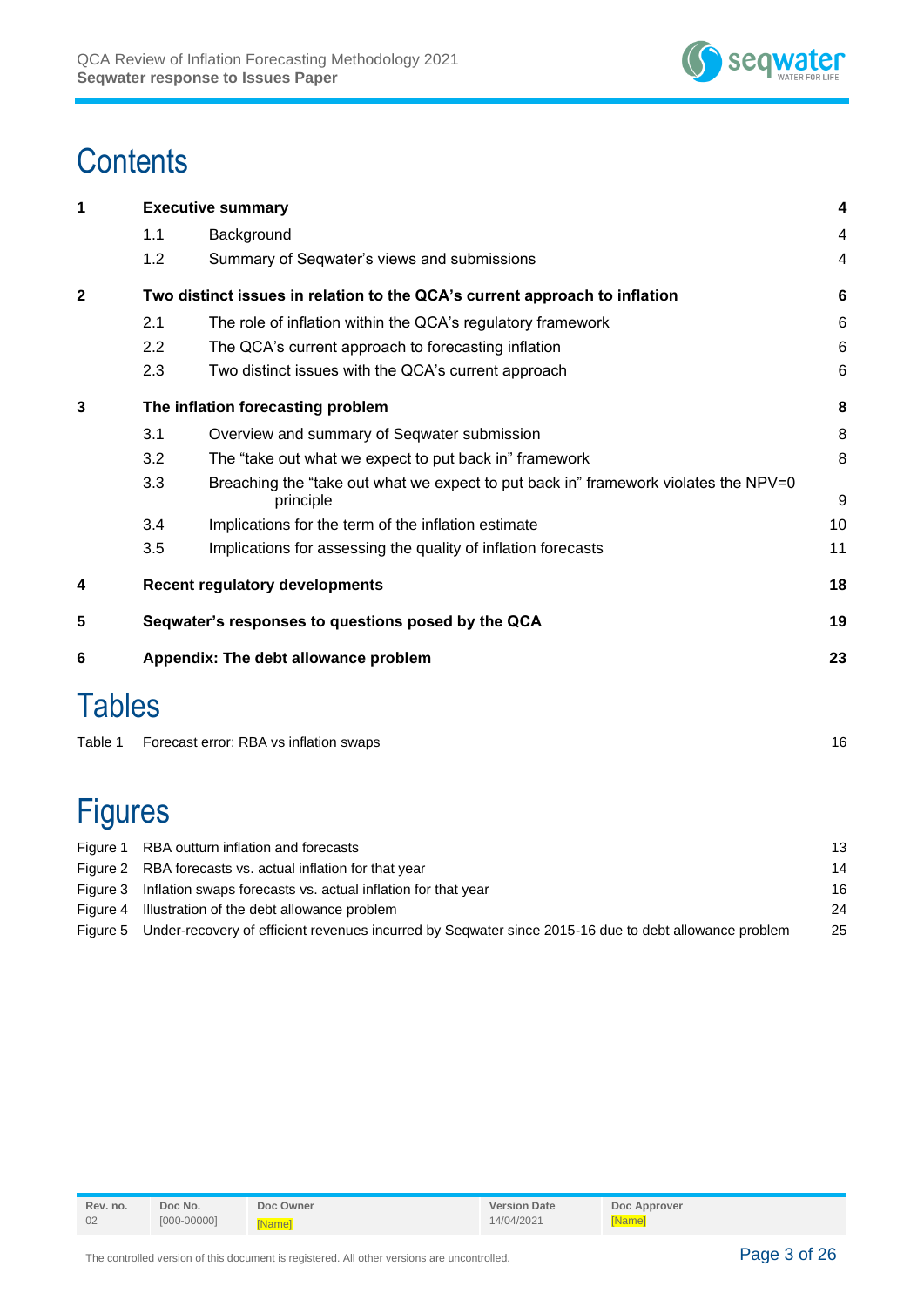

# <span id="page-3-0"></span>1 Executive summary

# <span id="page-3-1"></span>**1.1 Background**

On 18 March 2021, the QCA published an issues paper in relation to its review of its approach to estimating expected inflation for use in its regulatory models.<sup>1</sup>

This submission sets out Seqwater's views about the approach that is best suited to estimating expected inflation for regulatory purposes, and provides responses to the specific consultation questions posed by the QCA in the issues paper.

# <span id="page-3-2"></span>**1.2 Summary of Seqwater's views and submissions**

## **There are two separate issues, one of which is the focus of this review process**

Seqwater considers that there are two problems with the QCA's current approach to regulatory inflation

### • **The debt allowance problem:**

Under the existing regulatory arrangements, Seqwater effectively receives a real cash return on debt allowance in each regulatory period. That is, the cash allowance is sufficient to pay only a real return on debt. However, Seqwater has prudently and efficiently raised nominal debt and is therefore contractually required to pay a full nominal return on debt in each regulatory year. Thus, the real regulatory allowance does not match the prudent and efficient nominal costs of servicing debt.

### • **The inflation forecasting problem:**

In the current financial market conditions, the QCA's current approach to forecasting inflation produces outputs that have produced implausibly high forecasts of inflation over the past decade—in the context of the way that parameter is used in the QCA's regulatory process.

It is the second of these two problems that is the focus of this review process, and consequently of this submission.

## **The "take out what we expect to put back in" framework**

The QCA's regulatory framework uses inflation in two places. In the first step, the QCA estimates the nominal required return on capital and then deducts a forecast of the inflationary gain in the regulatory asset base (RAB) over the regulatory period. The remainder is provided to the regulated business via the annual revenue allowance. In the second step, the RAB is indexed using actual inflation observed over the regulatory period.

This same framework is used by other Australian regulators, where it is known as the "take out what we expect to put back in" framework. In this regard, the NPV=0 principle requires that what is 'taken out' must be consistent with what is expected to be 'put back in.'

## **The inflation estimate must reflect the length of the regulatory period**

One of the implications of the "take out what we expect to put back in" framework is that expected inflation must be estimated *over the term of the regulatory period*. Because what is added back in the second step is observed inflation *over the term of the regulatory period*, what is deducted in the first step must be expected inflation *over the same regulatory period*.

<sup>1</sup> QCA, *Inflation forecasting, Issues Paper*, March 2021 ('issues paper').

| Rev. no. | Doc No.         | Doc Owner    | <b>Version Date</b> | Doc Approver  |
|----------|-----------------|--------------|---------------------|---------------|
| 02       | $[000 - 00000]$ | <b>Namel</b> | 14/04/2021          | <b>[Name]</b> |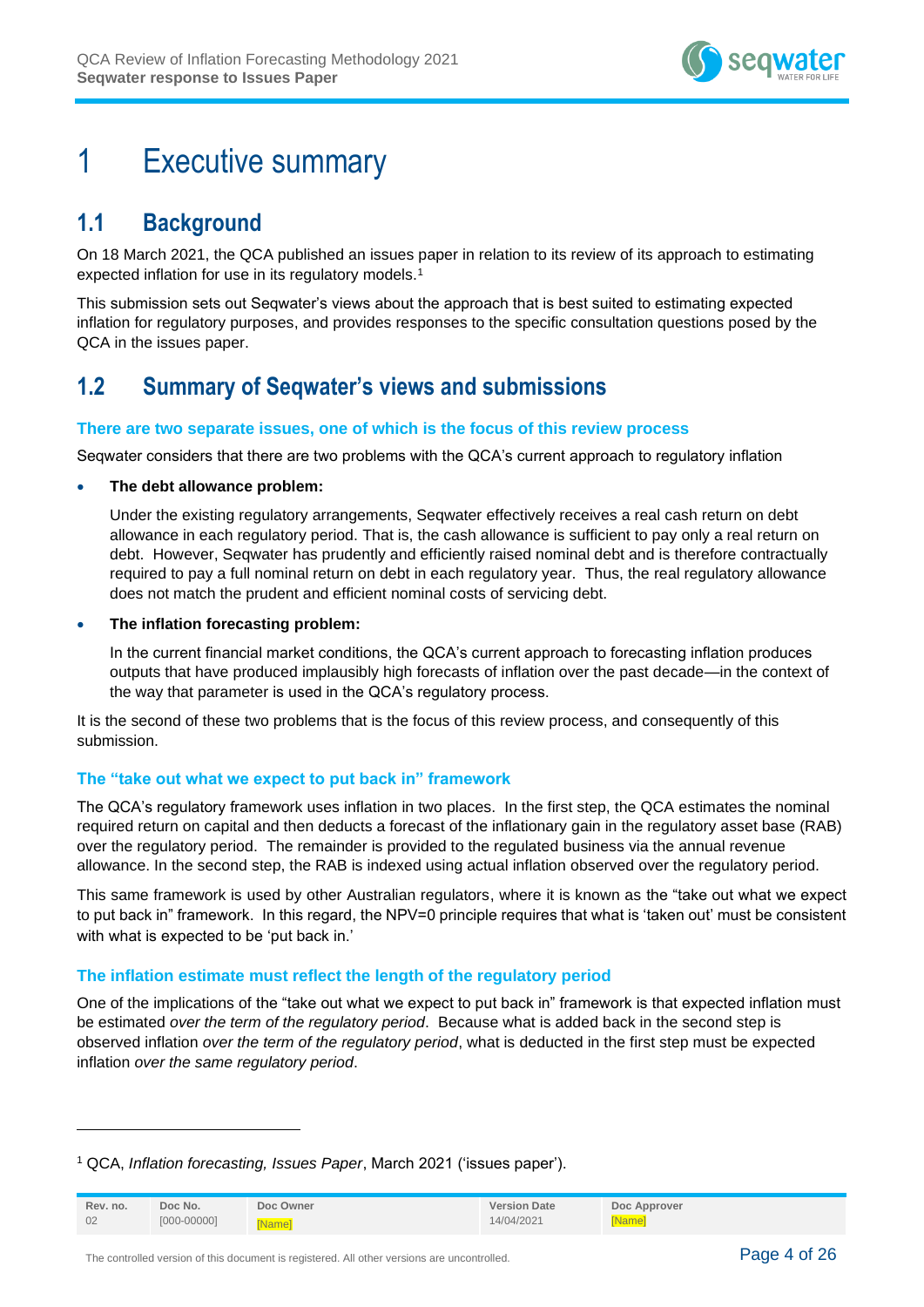

Under this framework, there is no link at all between the regulatory estimate of expected inflation and the term that is assumed when setting the allowed return on debt or equity.

The AER reached the same conclusions in its recent Review of Regulatory Inflation.

## **The approach that produces the best forecast of actual inflation should be adopted**

Another implication of the "take out what we expect to put back in" framework is that what is required is the best possible forecast of *actual inflation* over the regulatory period. Because it is actual inflation that is added back in one step, it must be a forecast of actual inflation that is deducted in the other step. Seqwater submits that the best possible forecast of actual inflation is an unbiased estimate of investors' inflation expectations over the regulatory period.

## **The QCA's current approach produces implausible forecasts of inflation over a forthcoming regulatory period**

The body of this submission establishes that, in the prevailing market conditions, the QCA's current approach produces an estimate of expected inflation that is higher than any plausible estimate of inflation over a forthcoming regulatory period.

#### **RBA forecasts have been systematically biased for over a decade**

The body of this submission establishes that RBA forecasts of one-year-ahead and two-year-ahead inflation have been systematically upwardly biased for over a decade. It is relevant that such higher forecasts are likely to assist the RBA in achieving its policy function of increasing inflation towards its target zone.

### **Inflation swaps have provided superior estimates for over a decade**

The body of this submission establishes that inflation forecasts from inflation swaps have been statistically superior to RBA forecasts for over a decade. Consequently, Seqwater submits that this market data is the preferred source of inflation forecasts.

### **Seqwater submission**

Seqwater submits that the forecast rate of inflation for each year of the Regulatory Period should be determined using the 40-day average of the forward inflation rate for that year implied by traded zero-coupon Australian inflation swaps.

| Rev. no. | Doc No.         | Doc Owner    | <b>Version Date</b> | Doc Approver  |
|----------|-----------------|--------------|---------------------|---------------|
| 02       | $[000 - 00000]$ | <b>Namel</b> | 14/04/2021          | <b>INamel</b> |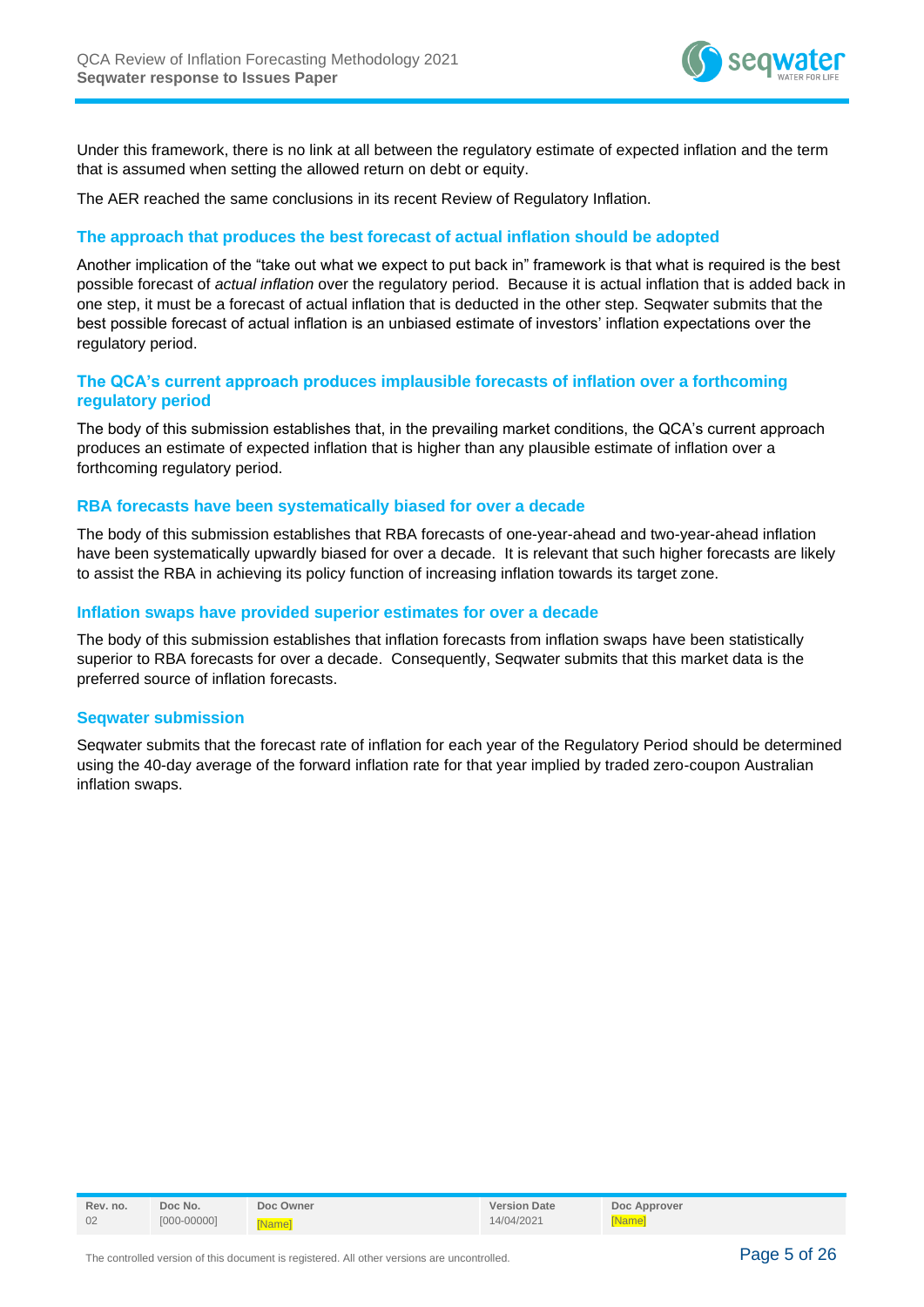

# <span id="page-5-0"></span>2 Two distinct issues in relation to the QCA's current approach to inflation

# <span id="page-5-1"></span>**2.1 The role of inflation within the QCA's regulatory framework**

The QCA determines the total return that Seqwater is allowed to earn using two steps:

- In the first step, the QCA estimates the nominal required return on capital and then deducts a forecast of the inflationary gain in the regulatory asset base (RAB) over the regulatory period. The residual amount, which may be thought of as 'real' return on capital allowance, is provided to the regulated business via the annual revenue allowance.
- In the second step, the RAB is indexed using actual inflation observed over the regulatory period.

The QCA explained this process in its 2018 final decision on Seqwater's prices:

*The RAB is rolled forward for inflation, at a forecast inflation rate, to maintain the real value of those assets (Chapter 6). Given this adjustment, it follows that a deduction for inflationary gain is required from building block costs to avoid double counting.<sup>2</sup>*

This same framework is used by other Australian regulators. For example, the Australian Energy Regulator (AER refers to this as the "take out what we expect to put back in" framework, whereby a deduction is made for expected inflation in the first step and then actual inflation is added back in the second step.<sup>3</sup>

# <span id="page-5-2"></span>**2.2 The QCA's current approach to forecasting inflation**

The QCA's current approach to estimating expected inflation (for use in the first step of its regulatory framework) is to take a 10-year geometric average of annual inflation forecasts whereby RBA forecasts are adopted for the first two years, and the 2.5% mid-point of the RBA inflation target range is adopted for the remaining eight years.

For example, the QCA adopted this approach in its most recent review for Seqwater and in its recent rural irrigation price reviews.<sup>4</sup>

This approach always produces an estimate close to 2.5% because it adopts figures of 2.5% for eight of the ten years used in the averaging process.

# <span id="page-5-3"></span>**2.3 Two distinct issues with the QCA's current approach**

Seqwater does not have any in-principle concerns about the QCA's general approach of making a deduction for inflation in one step of its regulatory process and then adding back inflation in another step. However, Seqwater considers that there are two distinct problems with the way the QCA *implements* this approach:

### • **The debt allowance problem:**

Under the existing regulatory arrangements, Seqwater effectively receives a real cash return on debt allowance in each regulatory period. The QCA determines this real allowance by first determining the required nominal return and then making a deduction for expected inflation.

<sup>4</sup> QCA, *Rural irrigation price review 2020–24 Part C: Seqwater, Final Report*, January 2020, p. 29.

| Rev. no. | Doc No.         | Doc Owner    | <b>Version Date</b> | Doc Approver  |
|----------|-----------------|--------------|---------------------|---------------|
| 02       | $[000 - 00000]$ | <b>Namel</b> | 14/04/2021          | <b>[Name]</b> |

<sup>2</sup> QCA, *Seqwater Bulk Water Price Review 2018–21*, *Final Report*, March 2018, pp. 62-63.

<sup>3</sup> AER, *Final position: Regulatory treatment of inflation*, December 2020, p. 7.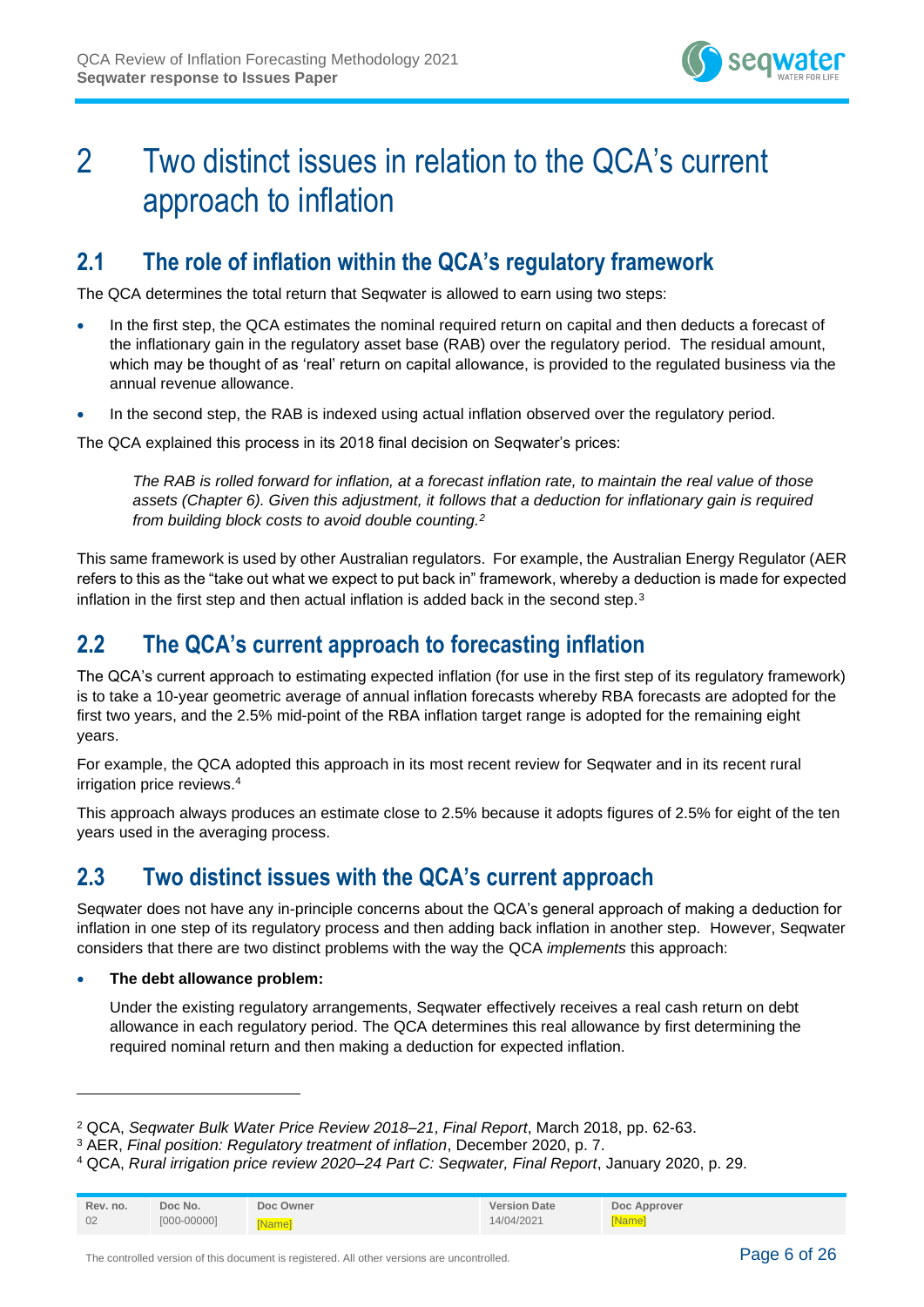

However, it is almost universal for Australian infrastructure firms such as Seqwater to raise nominal (rather than real, inflation-indexed) debt. Hence, there is an insufficient cash allowance in each regulatory period for Seqwater to meet its contractual nominal debt obligations.

The shortfall between the real allowed return on debt capital and Seqwater's actual debt service costs must be made up by the equity holder. If actual inflation differs from the QCA's forecast, then the indexation of Seqwater's RAB would either be less/more than is required in order to meet the contractual obligations to debt holders of the benchmark efficient entity.

#### • **The inflation forecasting problem:**

When calculating the inflationary gain to deduct from the return on capital in the first step of its approach, the QCA adopts an inflation forecast that is always close to 2.5% (the mid-point of the RBA's inflation target range) in each year of the forthcoming regulatory period, regardless of prevailing market conditions or actual inflation. However, actual inflation has been persistently lower than this level for more than a decade. Given the persistently low inflation environment and the current evidence that inflation is expected to remain low for some time, investors do not expect inflation to be 2.5%.

This means that under the existing approach, the QCA deducts too high a forecast of the inflationary gain from the return on capital allowance, when setting regulated prices for each period. The outturn inflation added to the RAB is insufficient to compensate investors for the too-large deduction from the return on capital made by the QCA in the first step. Symmetrically, when investors' inflation expectations exceed the QCA's inflation forecast, then too little would be deducted when the return on capital allowance is set, and consumers would pay more than the efficient cost of delivering regulated services.

The debt allowance problem arises when the QCA's inflation forecast differs from *actual inflation*. The inflation forecasting problem arises when the QCA's inflation forecast differs from investors' *inflation expectations*.

Each of these problems needs to be considered and addressed separately. Seqwater notes that the current QCA consultation process relates to the inflation forecasting problem only. Consequently, that is the focus of this submission. We explain the nature of the debt allowance problem, and propose potential solutions, in the Appendix to this submission. We note that the Price Path Debt mechanism provides some protection to Seqwater against the debt allowance problem. However, as demonstrated in the Appendix, the debt allowance problem has contributed significantly to the build-up of Seqwater's Price Path Debt.

# <span id="page-6-0"></span>**2.4 The inflation true-up applied to Seqwater**

Seqwater notes that an ex-post true-up for the difference between observed inflation and forecast inflation is applied for Seqwater. The effect of this true-up is to protect Seqwater from the problems set out above as it ensures that whatever is 'taken out' in the first step of the QCA's approach is then 'put back' as a combination of RAB indexation and inflation true-up.

Seqwater makes this submission in the context of the QCA conducting a review of its general approach to regulatory inflation, noting that the inflation true-up mechanism does not apply to other entities regulated by the QCA.

Thus, the comments in the remainder of this submission pertain to the QCA's general approach to regulatory inflation, rather than to the bespoke true-up arrangements that have been applied to Seqwater.

| Rev. no. | Doc No.         | Doc Owner    | <b>Version Date</b> | Doc Approver |
|----------|-----------------|--------------|---------------------|--------------|
| 02       | $[000 - 00000]$ | <b>Namel</b> | 14/04/2021          | <b>Namel</b> |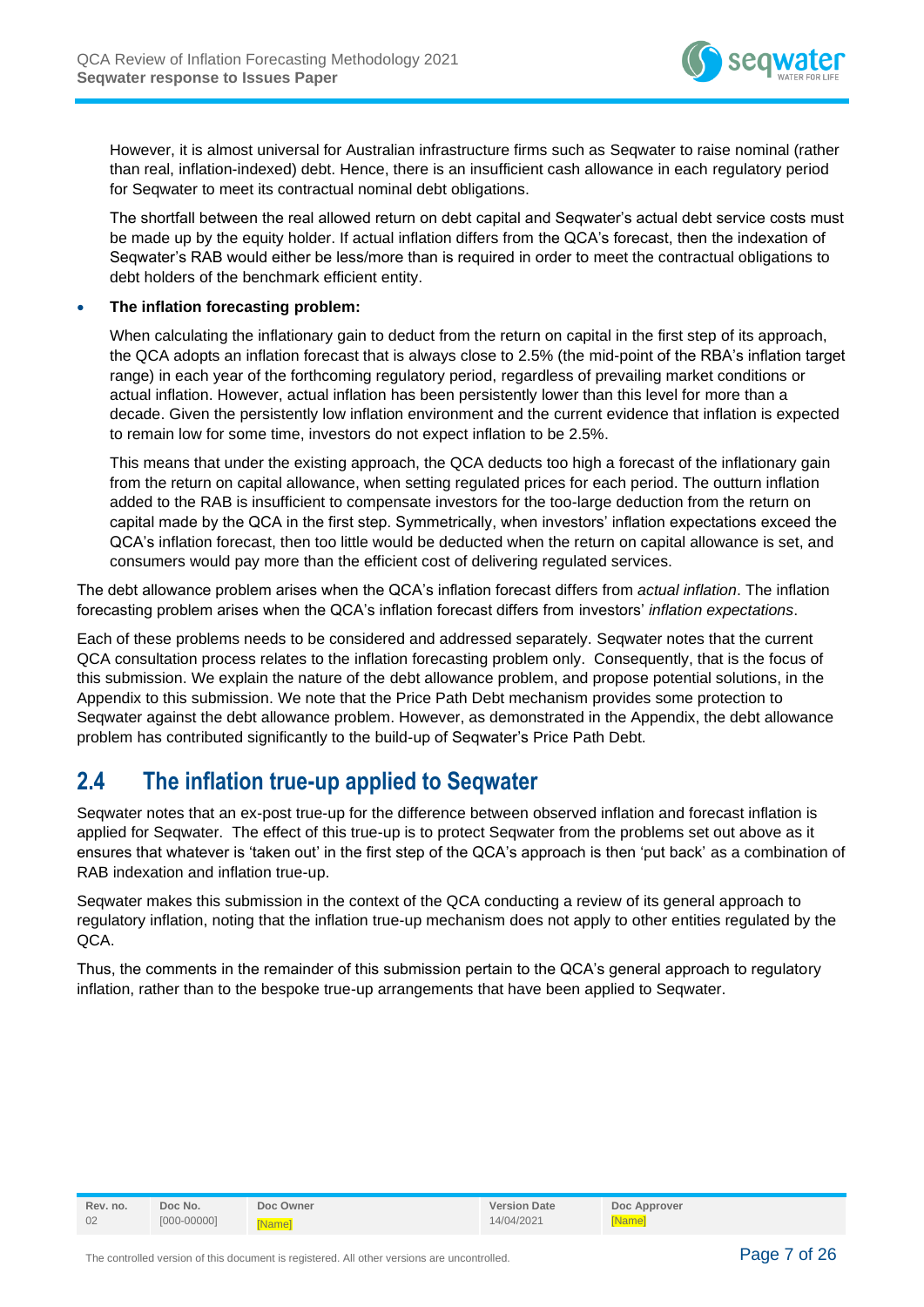

# <span id="page-7-0"></span>3 The inflation forecasting problem

# <span id="page-7-1"></span>**3.1 Overview and summary of Seqwater submission**

As explained above, the QCA determines the total return that Seqwater is allowed to earn using two steps:

- In the first step, the QCA estimates the nominal required return on capital and then deducts a forecast of the inflationary gain in the regulatory asset base (RAB) over the regulatory period. The remainder is provided to the regulated business via the annual revenue allowance.
- In the second step, the RAB is indexed using actual inflation observed over the regulatory period.

The AER, which uses the same approach, refers to this as the "take out what we expect to put back in" framework. 5 In this regard, the AER explains that the NPV=0 principle requires that the deduction for inflation that occurs in the first step must be set equal to the expected adding back of inflation in the second step.<sup>6</sup>

Within this framework, it is clear that the inflation figure that is deducted in the first step must be equal to the expected inflation outcome over the term of the regulatory period. Because it is actual inflation over the term of the regulatory period that is added back in the second step, it must be the expected value of this that is deducted in the first step.

There are two clear implications that follow from the "take out what we expect to put back in" framework:

- Expected inflation must be estimated *over the term of the regulatory period*. Because what is added back in the second step is observed inflation over the term of the regulatory period, what is deducted in the first step must be expected inflation over the same regulatory period. This consistency is required to comply with the NPV=0 principle.
- What is required is the best possible estimate of *actual inflation* over the regulatory period. Because it is actual inflation that is added back in the second step, it must be a forecast of actual inflation that is deducted in the first step. Again, this consistency is required to comply with the NPV=0 principle. In Seqwater's view, the best possible estimate of actual inflation is an unbiased estimate of investors' inflation expectations over the regulatory period.

# <span id="page-7-2"></span>**3.2 The "take out what we expect to put back in" framework**

In its recent Review of Regulatory Inflation, the AER commissioned a report from Dr Lally in relation to several aspects of the approach to regulatory inflation.<sup>7</sup> Lally (2020) identified that the AER's Discussion Paper presented two contradictory rationales for the role of the regulatory inflation parameter:

- Regulatory inflation can be set to ensure that what is taken out of allowed revenues in the first step is equal to what is expected to be put back in via RAB indexation in the second step; or
- Regulatory inflation can be used to convert nominal allowed returns into real returns.

Lally (2020) explained that:

*The AER (2020, pp. 10-12)<sup>8</sup> offers contradictory rationales for the inflation deduction in the revenue equations. Initially, it argues that the deduction in (say) equation (2) is to offset (on average) the inflating of the RAB in equation (1). It then asserts that the deduction is to convert the nominal WACC in these* 

<sup>&</sup>lt;sup>8</sup> AER, May 2020, Discussion paper: Regulatory treatment of inflation.

| Rev. no. | Doc No.         | Doc Owner    | <b>Version Date</b> | Doc Approver  |
|----------|-----------------|--------------|---------------------|---------------|
| 02       | $[000 - 00000]$ | <b>Namel</b> | 14/04/2021          | <b>INamel</b> |

<sup>5</sup> AER, December 2020, Final position: Regulatory treatment of inflation, p. 7.

<sup>6</sup> AER, December 2020, Final position: Regulatory treatment of inflation, p. 45.

<sup>7</sup> Lally, M., 8 July 2020, *Review of the AER's inflation forecasting methodology*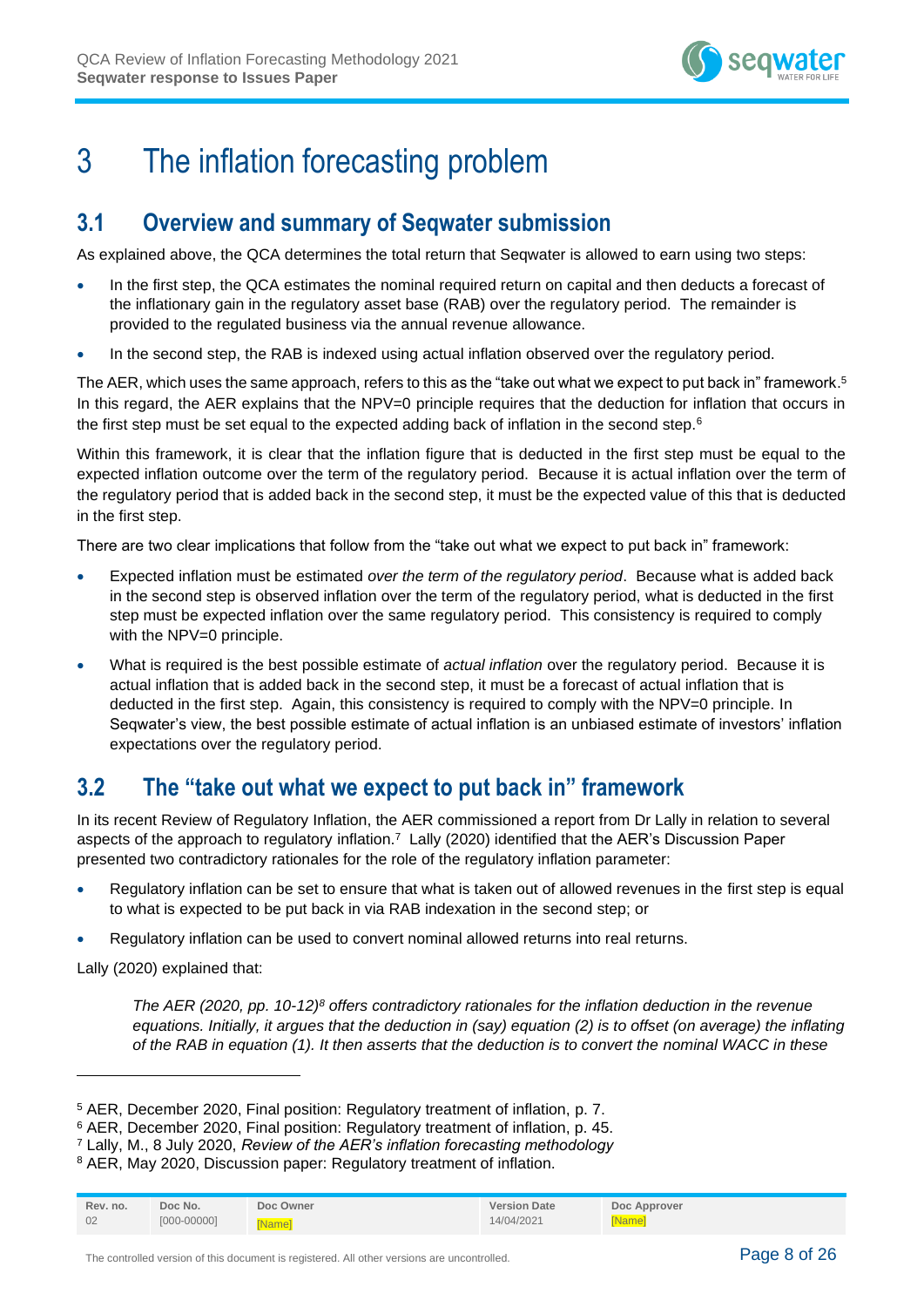

*revenue equations to a real WACC and, given its use of the ten-year WACC, it therefore estimates the expected inflation rate over ten years so that the terms match. The claim concerning conversion from nominal to real is not correct; conversion would require division in accordance with the expectation version of the Fisher formula rather than subtraction. The correct rationale is that noted first by the AER.<sup>9</sup>*

It is important to note that Lally (2020) identifies that the two rationales are contradictory. Indeed, they are mutually exclusive in that it is impossible to achieve both simultaneously.

In its Final decision, the AER explained that its regulatory framework (which is the same as that adopted by the QCA) is indeed based on what Lally considered to be the correct rationale – the "take out what we expect to put back in" approach:

*It is only in the course of this review that we have identified the importance of matching the indexation in the RFM [RAB roll-forward model]. As such, we broadly agree with the ENA's proposition in its submission that it is appropriate to target an approach where 'we are take out what we expect to put back in', but with some minor deviations for items such as lags and other effects.<sup>10</sup>*

The AER went on to explain that this approach is necessary to meet the NPV=0 principle:

*Jemena engaged CEG to review Dr Lally's advice to us. CEG agreed that adopting a 5 year term [the length of the regulatory period] is logical and consistent with what is required to generate NPV=0 outcomes.<sup>11</sup> We agree with CEG, that to achieve NPV=0 outcomes using the nominal rate of return as the required rate of return would require us to use a 5 year term approach. <sup>12</sup>*

# <span id="page-8-0"></span>**3.3 Breaching the "take out what we expect to put back in" framework violates the NPV=0 principle**

In this subsection, we consider an illustrative example where:

- The best possible expectation of inflation over the regulatory period is 1.5% p.a.; and
- The regulator adopts an inflation figure of 2.5%, based on expectations over (say) a 10-year period.

In this case, the equity investor is under-compensated by 1.0% p.a. on an *ex ante* basis. This is because:

- The regulator deducts 2.5% in the first step of their regulatory process; and
- Is expected to add back only 1.5% in the second step.

There are two important points to highlight in this example:

- The loss suffered by the investor, 1.0%, is exactly equal to the extent to which the regulator mis-estimated investors' true inflation expectations. The loss to the investor would not have arisen if the regulator had estimated inflation expectations correctly.
- In this example, the investor suffered a loss because the regulator had *over*-estimated inflation expectations, thereby deducting too much from the allowed nominal return. Had the regulator *under*estimated the investor's inflation expectations, too little would have been deducted from the allowed

<sup>12</sup> AER, December 2020, Final position: Regulatory treatment of inflation, p. 45.

| Rev. no. | Doc No.         | Doc Owner    | <b>Version Date</b> | Doc Approver |
|----------|-----------------|--------------|---------------------|--------------|
| 02       | $[000 - 00000]$ | <b>Namel</b> | 14/04/2021          | [Name]       |

<sup>9</sup> Lally, M., 8 July 2020, *Review of the AER's inflation forecasting methodology,* p. 5.

<sup>10</sup> AER, December 2020, Final position: Regulatory treatment of inflation, p. 45.

<sup>11</sup> CEG, *Response to AER draft position paper on inflation - A report for Jemena*, November 2020.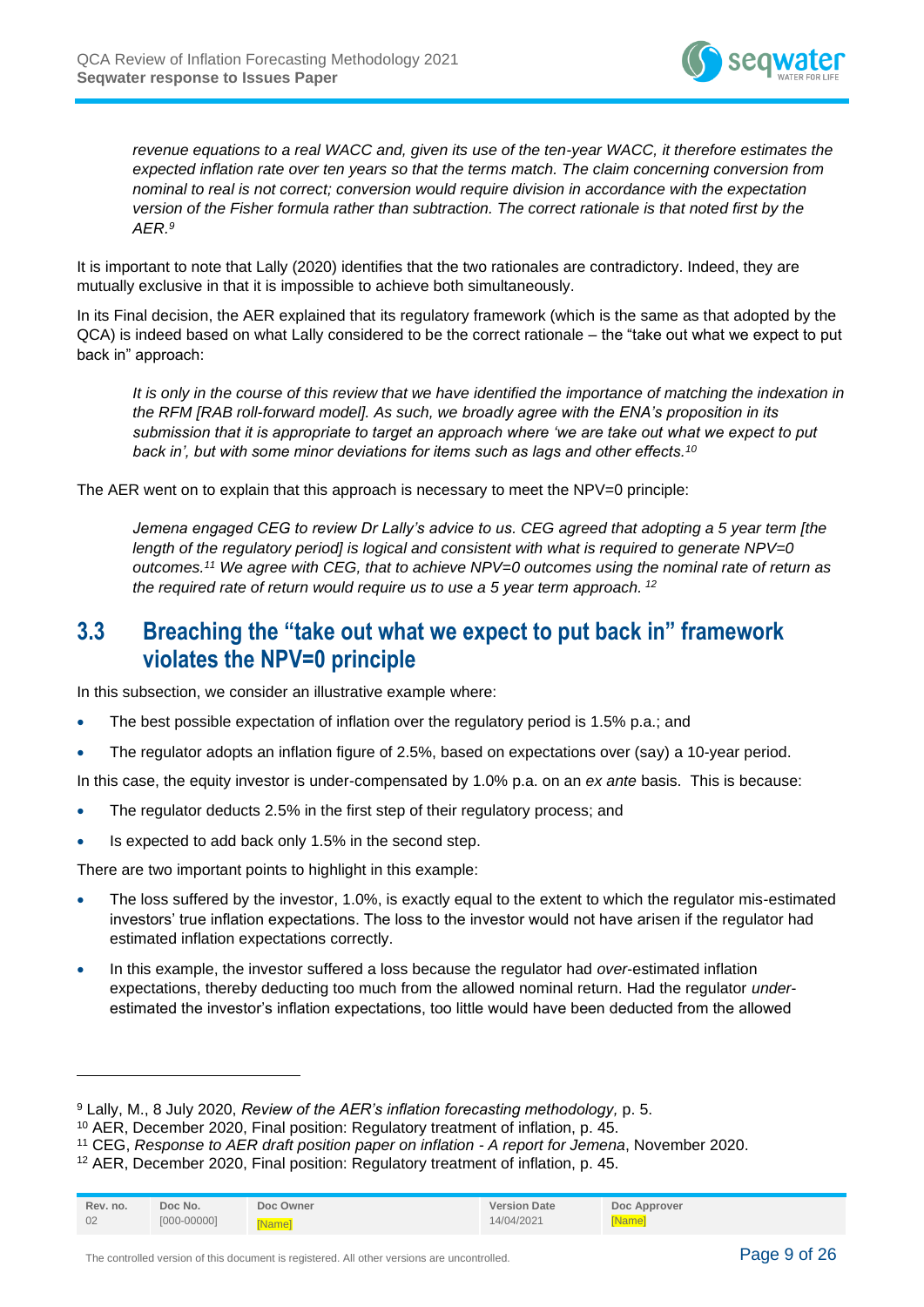

nominal return, and the investor would have enjoyed a windfall gain. Consequently, consumers would have suffered a windfall loss.

• Any case where the *ex ante* expected return differs from the investor's required return is a breach of the NPV=0 principle.<sup>13</sup>

# <span id="page-9-0"></span>**3.4 Implications for the term of the inflation estimate**

One of the implications of the "take out what we expect to put back in" framework is that expected inflation must be estimated *over the term of the regulatory period*. Because what is added back in one step is observed inflation *over the term of the regulatory period*, what is deducted in the other step must be expected inflation *over the same regulatory period*. This consistency is required to comply with the NPV=0 principle.

Thus, for an entity with a five-year regulatory period, what must be taken out is the best estimate of expected inflation over that five-year period.

The AER reached the same conclusion in its recent review:

*…in the draft position we considered that an inflation term tied to the length of the regulatory period is likely to result in the best estimates of expected inflation and contribute to the achievement of the NEO/NGO. This was because [a]dopting an inflation term that is the same length as the relevant regulatory period (typically, 5 years) would, in expectation match RAB indexation over the regulatory period. This is desirable because service providers will in expectation receive the same allowance during RAB indexation in the RFM as the amount (expected inflation) deducted from total revenue in the PTRM. Thus, service providers are expected to receive the nominal return set in the rate of return instrument over the regulatory period.<sup>14</sup>*

To further see why regulatory inflation should be estimated over the term of the regulatory period, consider the case where:

- All stakeholders agree that the best possible estimate of expected inflation is 1.5% for Year 1, 1.8% for Year 2, and 2.5% in every year thereafter; and
- Actual inflation turns out to be in line with expected inflation in every year.

In this case, the geometric mean of observed inflation over the five-year regulatory period is 2.16% and that reflects what will be 'put back' via RAB indexation. Thus, if the regulator estimates expected inflation over five years, 2.16% is taken out in the first step of the regulatory approach, and 2.16% is put back in the second step.

By contrast, consider the case where the regulator estimates expected inflation over a 10-year period. In this case, the 10-year geometric mean of 2.33% is deducted in the first step and 2.16% is put back in the second step. The resulting shortfall is never caught up because inflation is always constant at 2.5% in every subsequent year.

Thus, this example shows that:

- If the QCA estimates expected inflation over a term that differs from the length of the regulatory period; and
- Actual inflation turns out to be exactly in line with the QCA's forecast in every year;

<sup>&</sup>lt;sup>13</sup> Seqwater notes that this submission pertains to the QCA's general approach to regulatory inflation, rather than the bespoke true-up arrangements that currently apply to Seqwater, as noted in Section [2.4](#page-6-0) above. <sup>14</sup> AER, December 2020, Final position: Regulatory treatment of inflation, p. 38.

| Rev. no. | Doc No.         | Doc Owner     | <b>Version Date</b> | Doc Approver |
|----------|-----------------|---------------|---------------------|--------------|
| 02       | $[000 - 00000]$ | <b>INamel</b> | 14/04/2021          | [Name]       |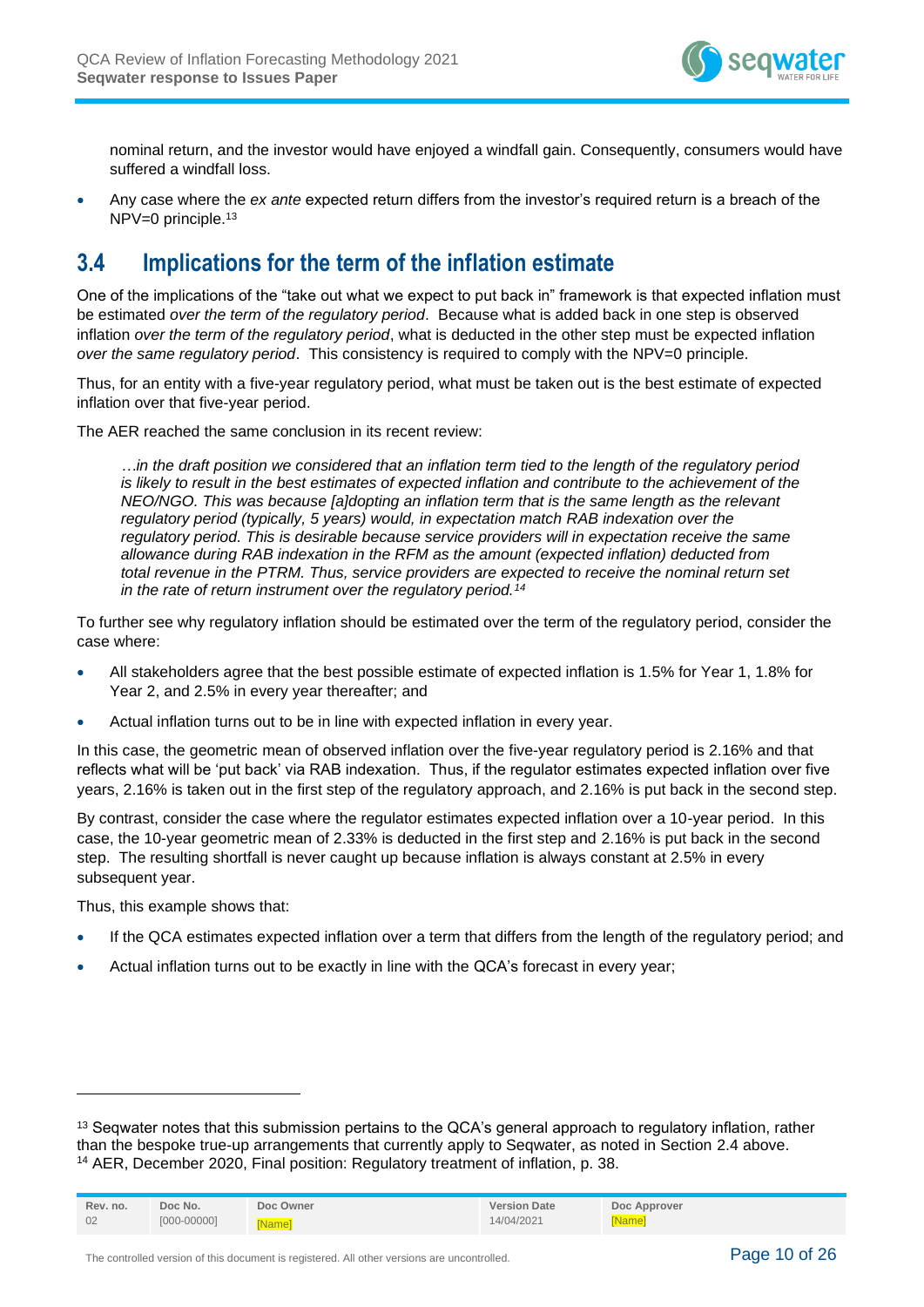

• The NPV=0 principle is violated as the deduction for inflation in one step of the regulatory process does not match the adding back of inflation in the other step.<sup>15</sup>

Finally, it is important to note that, under the "take out what we expect to put back in" framework, the term for the inflation parameter is determined by the RAB roll-forward process and not the term of the allowed return on debt or equity. Since the RAB roll-forward process used by the QCA adds back inflation over the regulatory period, the revenue allowance must deduct expected inflation over the same regulatory period.

Under this framework, the term of the allowed return on debt or equity is irrelevant. The AER has recently reached the same conclusion:

*At this time, it is not clear to us that the term for the inflation expectations needs to be aligned to that used for the determination of the rate of return.<sup>16</sup>*

# <span id="page-10-0"></span>**3.5 Implications for assessing the quality of inflation forecasts**

## **The appropriate test is the ability to forecast actual inflation**

Another implication of the "take out what we expect to put back in" framework is that what is required is the best possible forecast of *actual inflation* over the regulatory period. Because it is actual inflation that is added back in one step, it must be a forecast of actual inflation that is deducted in the other step. Again, this consistency is required to comply with the NPV=0 principle.

Seqwater submits that the best possible forecast of actual inflation is an unbiased estimate of investors' inflation expectations over the regulatory period.

Various approaches for obtaining inflation forecasts can be assessed in terms of their ability to match future inflation outcomes. That is, the test is a simple one – which approach best forecasts future inflation outcomes?

In the remainder of this section, we examine the relative merits of different approaches for forecasting future inflation outcomes.

### **Forecasts based on the QCA's current approach**

The RBA's most recent (February 2021) Statement on Monetary Policy indicates that the RBA is forecasting CPI inflation to be 1.5% over the year to June 2022 and 1.75% over the year to June 2023.<sup>17</sup>

The RBA warns that:

*The pace of the recovery will continue to vary across economies and, in many, the recovery will remain incomplete over the forecast period. Underlying inflationary pressures are likely to remain subdued globally for some time given considerable spare capacity. <sup>18</sup>*

The RBA elaborates on that statement by explaining the following:

*Underlying inflation pressures remain subdued and are expected to be fairly muted in the period ahead. Spare capacity in the labour market remains elevated, and wages growth has eased further from already low rates. Many employers have responded to the economic challenges of the pandemic by* 

<sup>18</sup> RBA, *Statement on Monetary Policy*, February 2021, Section 5: Economic Outlook.

| Rev. no. | Doc No.         | Doc Owner     | <b>Version Date</b> | Doc Approver |
|----------|-----------------|---------------|---------------------|--------------|
| 02       | $[000 - 00000]$ | <b>INamel</b> | 14/04/2021          | <b>Name</b>  |

<sup>&</sup>lt;sup>15</sup> For clarity, Seqwater notes again that this submission pertains to the QCA's general approach to regulatory inflation, rather than the bespoke true-up arrangements that currently apply to Seqwater, as noted in Section [2.4](#page-6-0) above.

<sup>16</sup> AER, *October 2020, Draft position: Regulatory treatment of inflation*, p. 39.

<sup>17</sup> RBA, *Statement on Monetary Policy*, February 2021, Forecast Table – February 2021.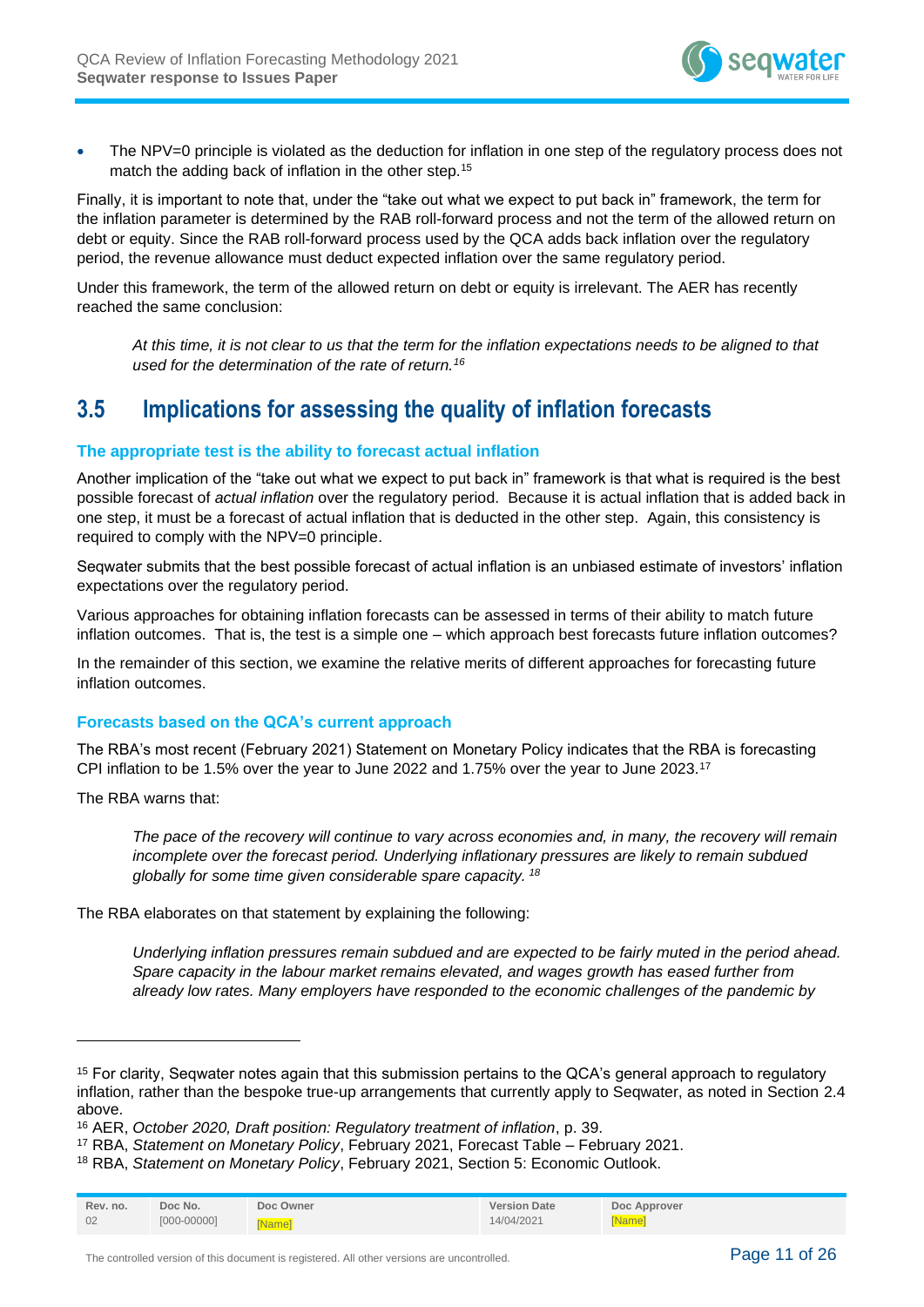

*delaying wage increases, imposing wage freezes and, in some cases, applying temporary wage cuts. Forward indicators suggest wages growth will remain soft this year.* 

*Both underlying price inflation and wages growth are expected to remain below 2 per cent over the forecast period, out to mid 2023. Trimmed mean inflation is expected to be 1¼ per cent over 2021 and 1½ per cent over 2022. For inflation to be sustainably within the Bank's target range of 2–3 per cent, a period of labour market tightness that leads to faster wages growth is needed. However, even the latest, upgraded, forecasts for economic activity and employment still imply a degree of spare capacity and slow wages growth over coming years.19*

By contrast, the QCA's current approach produces a regulatory inflation forecast of 2.32%. In the current economic conditions, it seems highly unlikely that inflation will average 2.32% over a forthcoming regulatory period. Thus, under the QCA's current approach, inflation of 2.32% would be "taken out" of the revenue allowance with an expectation that something materially lower would be "put back in." This violates the NPV=0 principle and results in a permanent and unrecoverable loss to the owners of the firm.

For a four-year regulatory period, for example, inflation would have to be above 3% in each of Years 3 and 4 in order to average 2.32% over the four years. The suggestion that inflation would exceed the top end of the RBA target band, starting two years from now, is highly unlikely in the prevailing economic conditions. But that is what would have to occur in order for what is expected to be "put back in" to match what is "taken out" under the QCA's current approach.

Moreover, there is mounting evidence that the RBA has been consistently unsuccessful in moving inflation back towards its target level during the low-rate/low-inflation environment that has persisted over the last decade. And that it is likely to become even more difficult for the RBA to increase inflation in the future.

For example, the Grattan Institute has published a report that explored possible strategies for a post-Covid-19 recovery of the Australian economy. [Figure 1](#page-12-0) reproduces a chart presented in that report. In relation to that Figure, the Grattan Institute noted that:

*Figure 3.10 shows the yawning chasm that is set to open up between inflation and the RBA's target. The RBA itself forecasts that headline inflation will grow at an average of just 0.8 per cent between December 2019 and June 2022, with underlying inflation at 1.4 per cent. Union officials and market economists also expect inflation to be below target over the next two years. Financial markets expect inflation to be well below the target for years to come, pricing in expected 0.95 per cent annual inflation over the next five years. <sup>20</sup>*

The Grattan Institute noted that, as shown in [Figure 1,](#page-12-0) actual inflation had turned out to be persistently lower than the RBA's inflation target range. Indeed, the Figure shows that actual inflation has been well below the bottom of the RBA's inflation target range of 2.0% p.a. since 2015. The Grattan Institute also explained that the longer actual inflation remains below the target, the more challenging it becomes to return to the target range.<sup>21</sup>

<sup>21</sup> Grattan Institute, *The Recovery Book*, June 2020, Figure 3.10, p. 34.

| Rev. no. | Doc No.         | Doc Owner    | <b>Version Date</b> | Doc Approver  |
|----------|-----------------|--------------|---------------------|---------------|
| 02       | $[000 - 00000]$ | <b>Wamel</b> | 14/04/2021          | <b>INamel</b> |

The controlled version of this document is registered. All other versions are uncontrolled. Page 12 of 26

<sup>19</sup> RBA, *Statement on Monetary Policy*, February 2021. Page 2.

<sup>20</sup> Grattan Institute, *The Recovery Book*, June 2020, Figure 3.10, p. 34.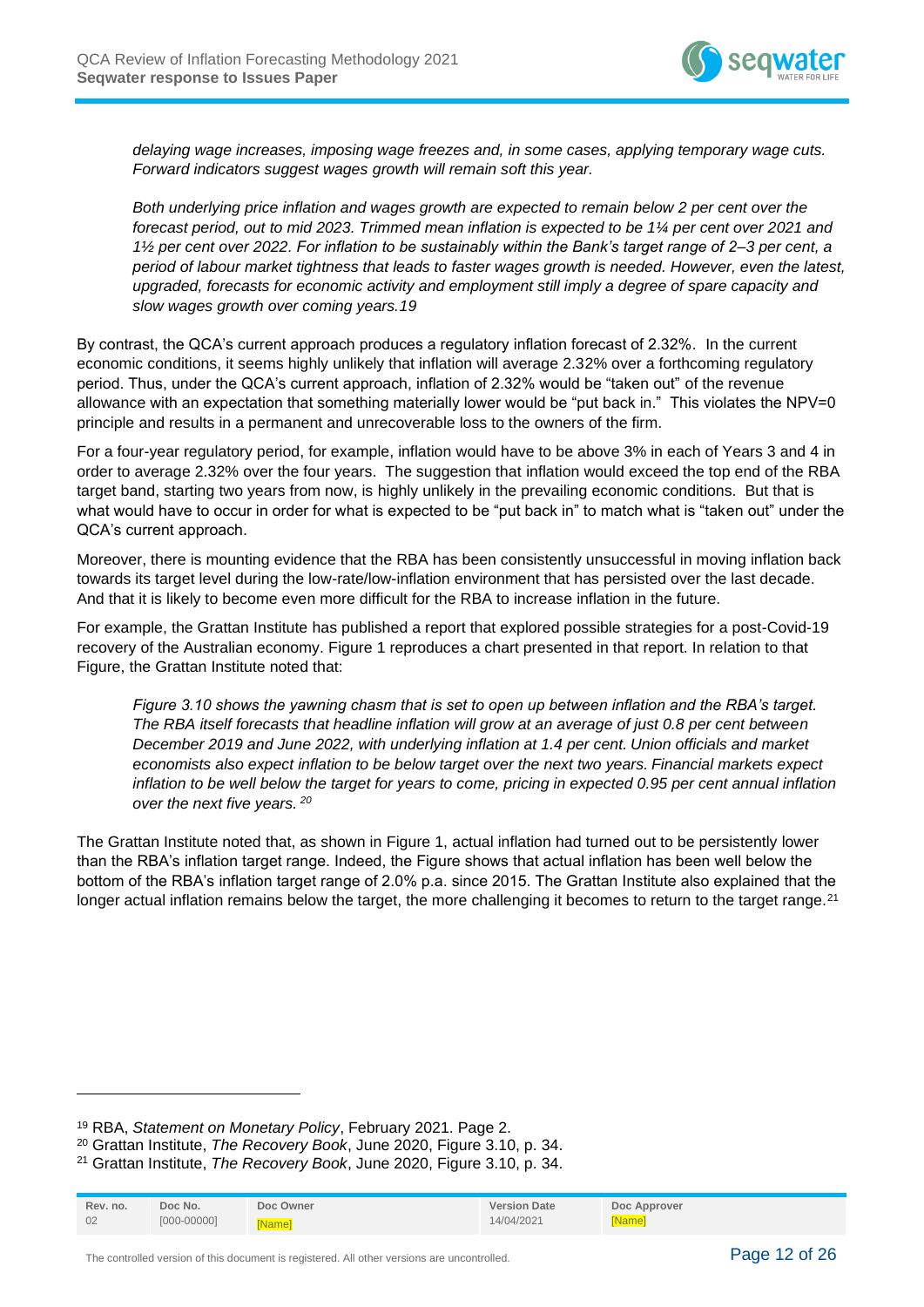

<span id="page-12-0"></span>

*Source: Grattan Institute, The Recovery Book, June 2020, Figure 3.10, p. 34.*

Given all of the evidence set out above, it would seem highly unlikely that actual inflation could reasonably be expected to average 2.32% over a forthcoming regulatory period. For this reason, Seqwater submits that the QCA's current approach is inconsistent with the NPV=0 principle and the QCA should seek alternative approaches that are more likely to produce estimates that reasonably reflect expected inflation over a forthcoming regulatory period.

In addition to this, there is mounting evidence that the RBA tends to systematically over-forecast future inflation in the current low-rate/low-inflation environment. This evidence was summarised in the Energy Networks Australia (ENA) submission to the AER's 2020 Review of Regulatory Inflation. The ENA submission included evidence that is reproduced as Figure 2 below. This shows that the RBA forecasts have systematically exceeded actual inflation outcomes for more than a decade. The ENA submission documents a similar pattern in relation to the RBA's Year 2 forecasts.

| Rev. no. | Doc No.         | Doc Owner    | <b>Version Date</b> | Doc Approver  |
|----------|-----------------|--------------|---------------------|---------------|
| 02       | $[000 - 00000]$ | <b>Namel</b> | 14/04/2021          | <b>INamel</b> |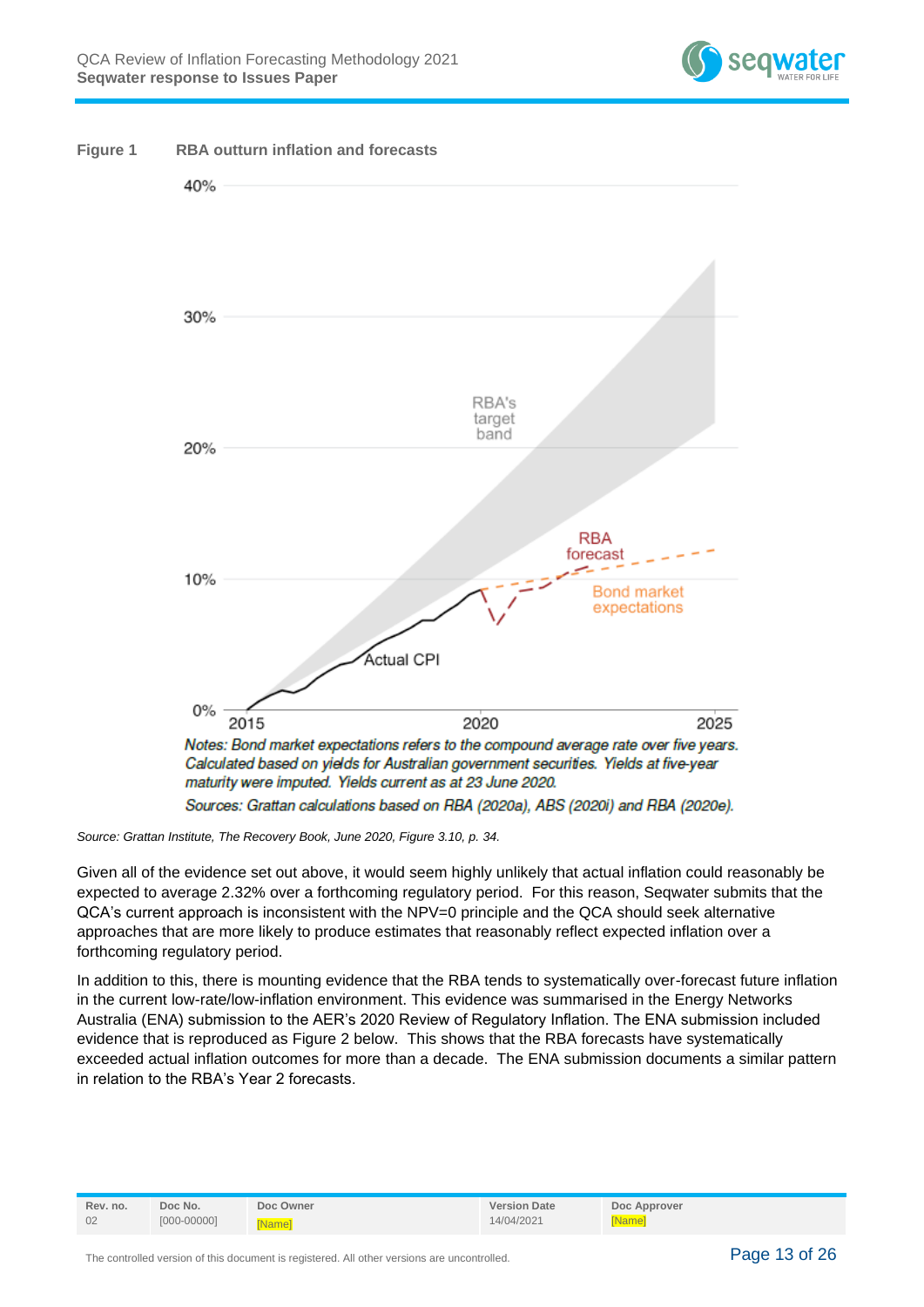

<span id="page-13-0"></span>



# Year 1 forecast vs. actual

*Source: ENA, 6 November 2020, Review of the regulatory treatment of inflation: Response to AER draft position paper, Figure 1, p. 30.*

In relation to this evidence, the ENA concluded that:

*…over the last decade, RBA forecasts have been persistently and materially higher than actual inflation outcomes. Thus, over that period, what would have been 'taken out' is materially more than the average of what would have been 'put back in' under the new approach.*

*…although RBA forecasts might be unbiased over the long run, there appears to be a consistent upward bias in low-inflation conditions, such as we are experiencing now.* 

*Such a bias might eventuate from the fact that the RBA has a clear imperative to drive inflation upwards towards the target band. Illustrating a clear pathway back towards its inflation target band can affect market expectations and assist the RBA in achieving its policy objective.* 

*It is possible that the RBA's forecast of inflation is the best possible forecast and that outturn inflation has turned out to be below that forecast by random chance. Yet as we are approaching 10 years of consistent over-forecasting, it is becoming less likely that the difference can be explained by random chance and more likely that there is a systematic bias in low-inflation conditions.<sup>22</sup>*

<sup>22</sup> ENA, 6 November 2020, Review of the regulatory treatment of inflation: Response to AER draft position paper, p. 29.

| Rev. no. | Doc No.         | Doc Owner    | <b>Version Date</b> | Doc Approver |
|----------|-----------------|--------------|---------------------|--------------|
| 02       | $[000 - 00000]$ | <b>Namel</b> | 14/04/2021          | [Name]       |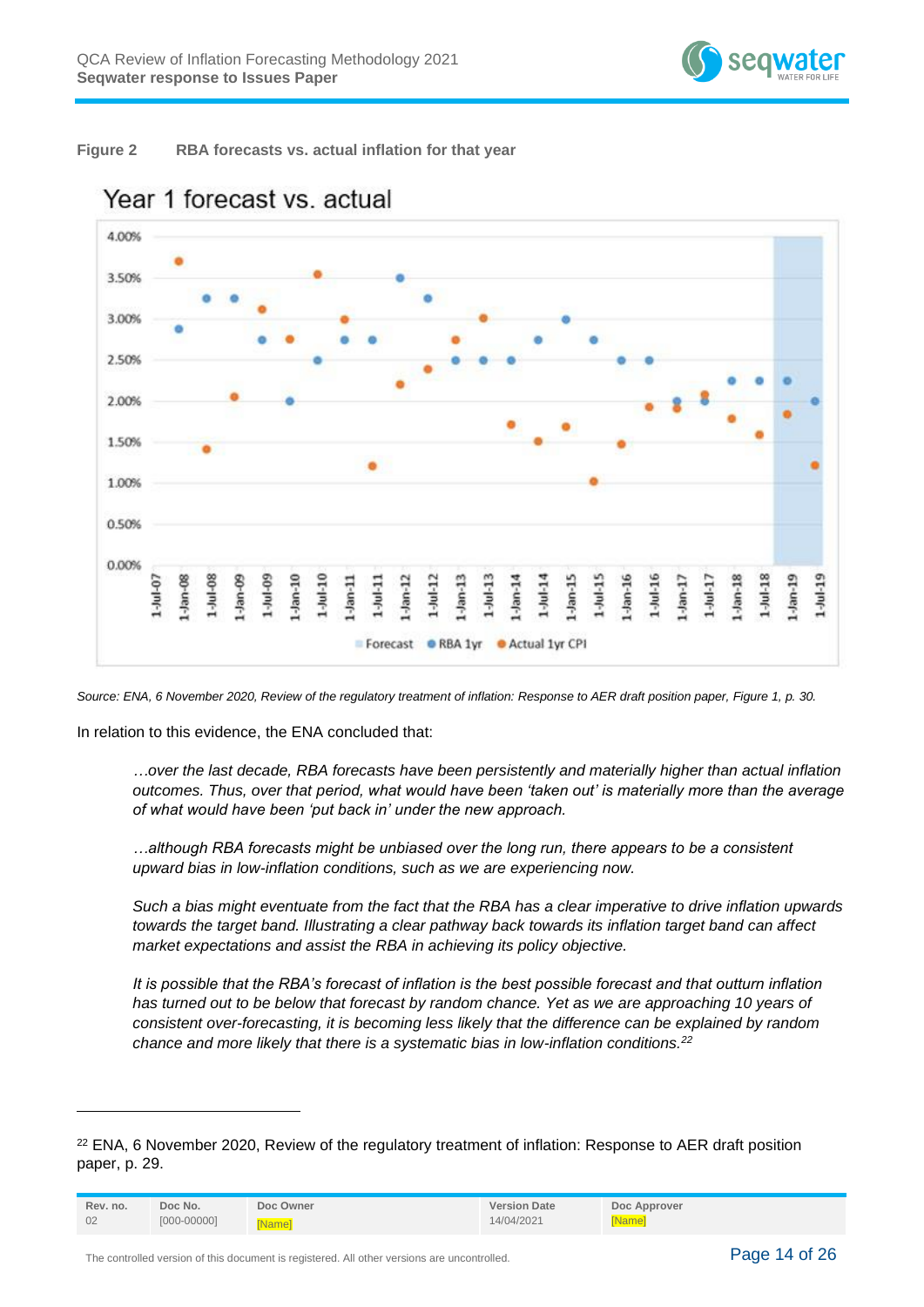

Seqwater submits that this raises questions about whether the RBA forecasts should be used at all, at least in the prevailing financial market conditions. In particular, if other approaches exist which provide superior forecasts of outturn inflation, those superior forecasts should be used for the reasons explained above.

## **Inflation expectations implied by traded financial securities**

A commonly-used method to infer investors' inflation expectations is by reference to zero-coupon inflation swaps. Inflation swaps are a type of financial instrument used by various market participants to hedge inflation risk (i.e., the risk that actual inflation will turn out differently to their expectation of inflation over a given time horizon). A zero-coupon inflation swap, involves two counterparties contracting bilaterally with one another in the following way:

- The first counterparty agrees to pay a pre-determined fixed rate of interest on a notional amount to the second counterparty upon maturity of the swap.
- The second counterparty agrees to pay the cumulative inflation over the period of the swap (using an agreed inflation index such as the CPI) to the first counterparty.

That is, the parties agree to 'swap' a set of fixed and floating payments. The fixed rate agreed in the fixed leg of the swap represents the expectation of the two counterparties of the rate of inflation over the period of the swap.

Since the payoff from this instrument depends on the extent to which actual inflation differs from the contracted swap rate, there is a strong incentive for both parties to ensure that the swap rate is not systematically biased in a manner that disadvantages them.

Moreover, when weighing up the reliability of various forecasts, it is relevant that real money changes hands on the basis of these instruments. This differs from surveys (for which there are no obvious cost to being systematically incorrect) and RBA forecasts (where a bias can assist the RBA in meeting its policy objectives).

The ENA submission to the AER's recent Review of Regulatory Inflation also compared forecasts based on inflation swap rates with actual inflation outcomes. The results are summarised in Figure 3 and [Table 1](#page-15-0) below. This evidence shows that, over the last decade, the inflation swaps forecast has been superior to the RBA forecast for year-ahead and two-year ahead inflation.

| Rev. no. | Doc No.         | Doc Owner     | <b>Version Date</b> | Doc Approver |
|----------|-----------------|---------------|---------------------|--------------|
| 02       | $[000 - 00000]$ | <b>INamel</b> | 14/04/2021          | [Name]       |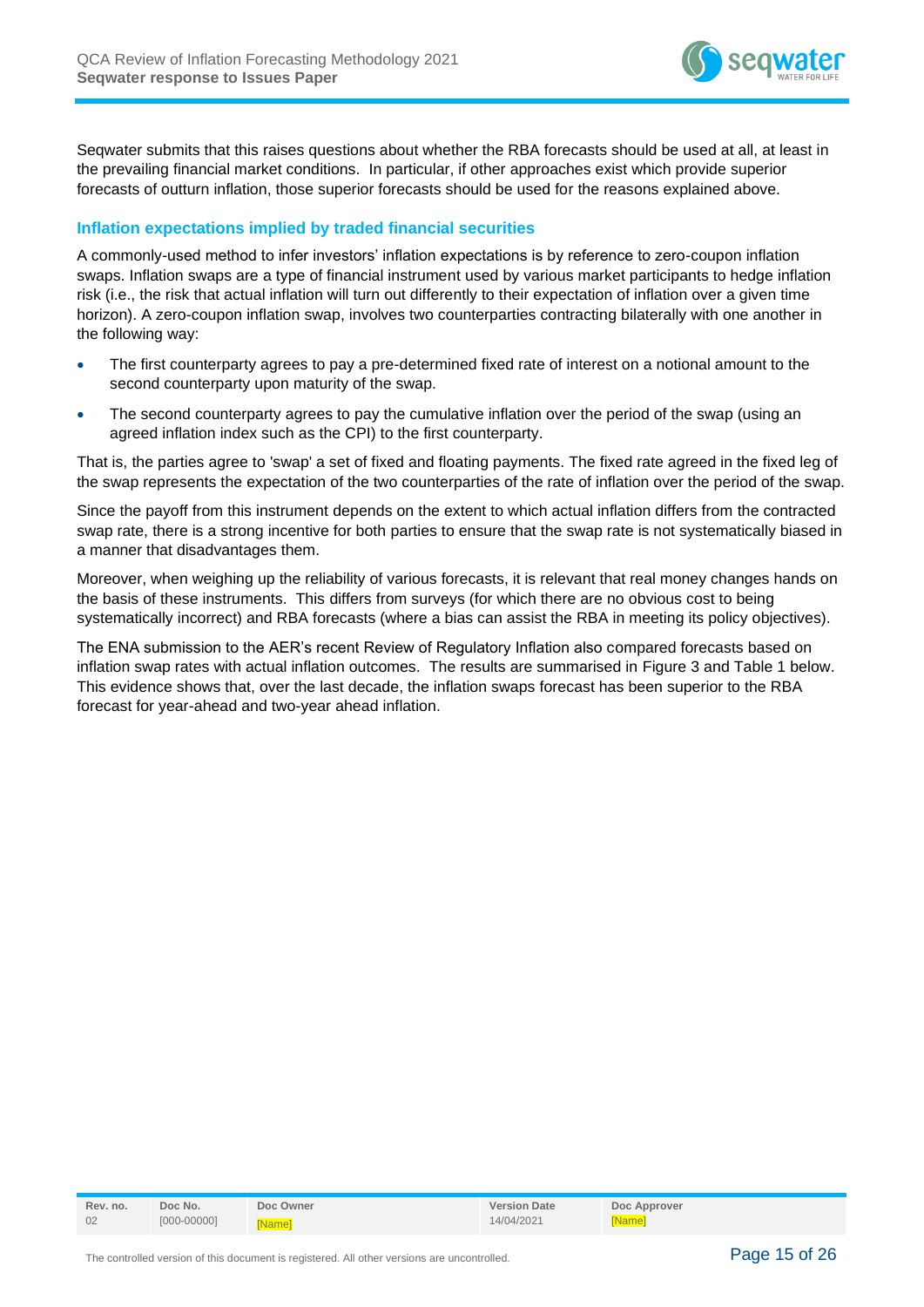

## <span id="page-15-1"></span>**Figure 3 Inflation swaps forecasts vs. actual inflation for that year**



## Year 1 forecast vs. actual

*Source: ENA, 6 November 2020, Review of the regulatory treatment of inflation: Response to AER draft position paper, Figure 2, p. 32.*

| Time period      | Root mean squared error |              | <b>Mean absolute deviation</b> |              |
|------------------|-------------------------|--------------|--------------------------------|--------------|
|                  | <b>RBA</b>              | <b>Swaps</b> | <b>RBA</b>                     | <b>Swaps</b> |
| Year 1 forecasts | 0.92%                   | $0.72\%$     | 0.78%                          | $0.52\%$     |
| Year 2 forecasts | 0.89%                   | 0.74%        | 0.81%                          | 0.58%        |

#### <span id="page-15-0"></span>**Table 1 Forecast error: RBA vs inflation swaps**

*Source: ENA, 6 November 2020, Review of the regulatory treatment of inflation: Response to AER draft position paper, Table 2, p. 33.*

## **Conclusions in relation to inflation forecasts**

Under the "take out what we expect to put back in" framework, what is required is the best possible forecast of *actual inflation* over the regulatory period. Because it is actual inflation that is added back in one step, it must be a forecast of actual inflation that is deducted in the other step. Consequently, various approaches for obtaining inflation forecasts can be assessed in terms of their ability to match future inflation outcomes over the relevant regulatory period.

The approach that is currently adopted by the QCA (which mirrors the approach previously used by the AER) demonstrably produces poor forecasts of actual inflation outcomes over a forthcoming regulatory period. The current approach produces a forecast of 2.32% p.a., which requires inflation expectations above 3% in Years 3 and 4 of a regulatory period. No current forecast of any description suggests that forecasts in excess of 3% are reasonable.

Seqwater also submits that the RBA estimates of one-year-ahead and two-year-ahead inflation are systematically biased. Superior estimates (in a statistical sense) are available from market data in the form of inflation swap rates. Over the last decade, inflation swap rates have been more accurate in forecasting actual inflation outcomes relative to RBA forecasts.

| Rev. no. | Doc No.         | Doc Owner    | <b>Version Date</b> | Doc Approver |
|----------|-----------------|--------------|---------------------|--------------|
| 02       | $[000 - 00000]$ | <b>Namel</b> | 14/04/2021          | <b>Name</b>  |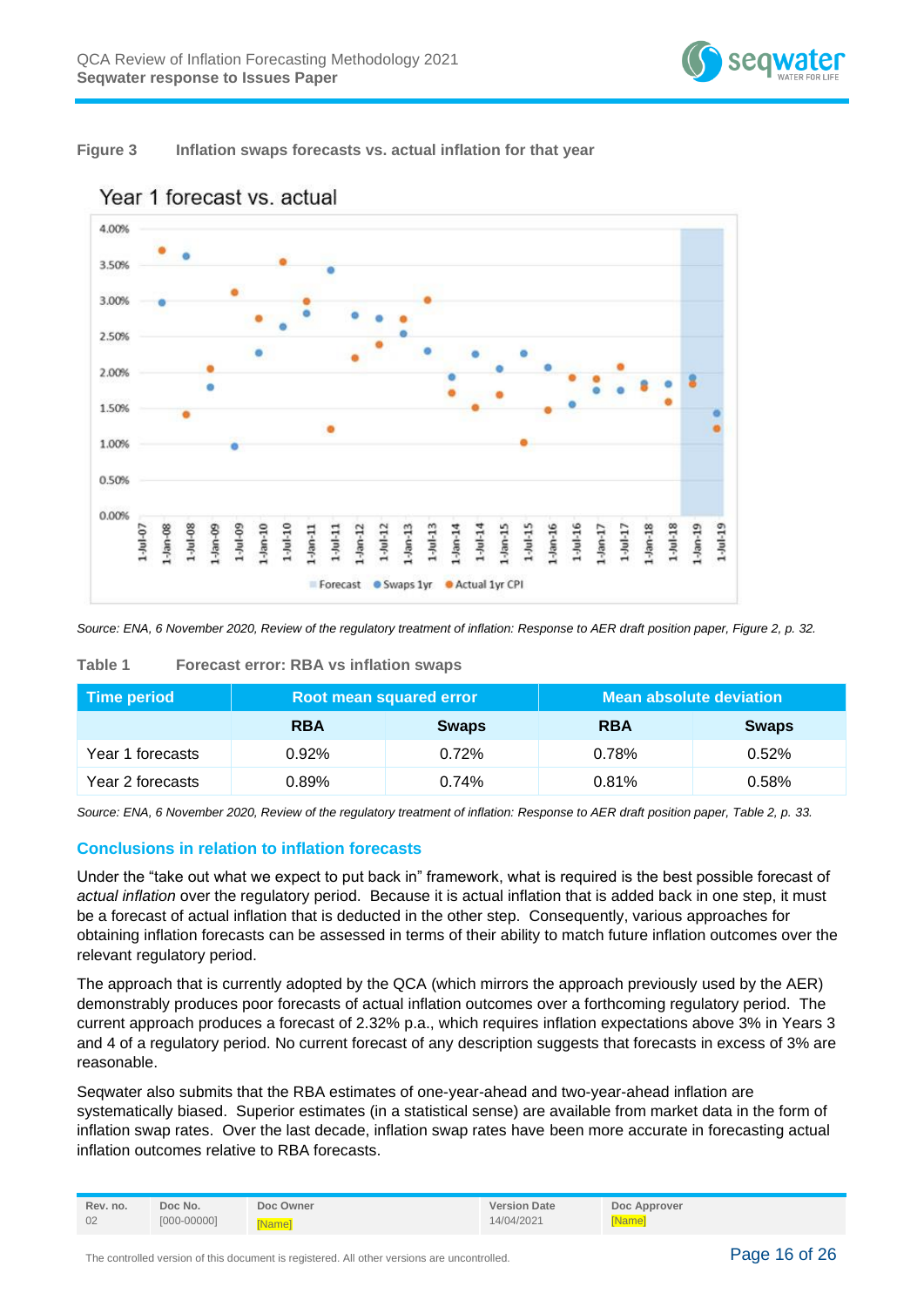

Consequently, Seqwater submits that the forecast rate of inflation for each year of the Regulatory Period should be determined using the 40-day average of the forward inflation rate for that year implied by traded zero-coupon Australian inflation swaps.

| Rev. no. | Doc No.         | Doc Owner    | <b>Version Date</b> | Doc Approver |
|----------|-----------------|--------------|---------------------|--------------|
| 02       | $[000 - 00000]$ | <b>Wamel</b> | 14/04/2021          | [Name]       |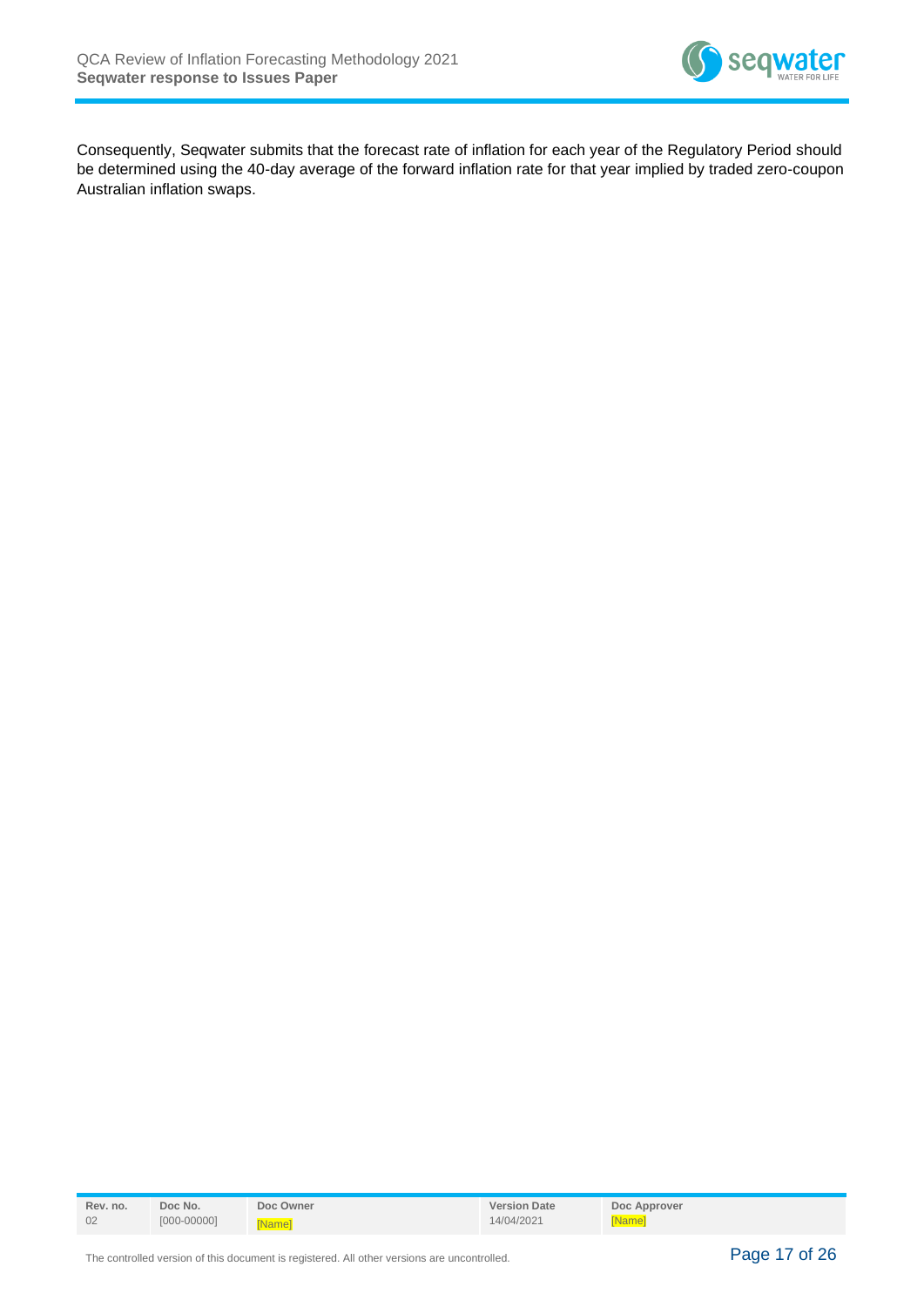

# <span id="page-17-0"></span>4 Recent regulatory developments

Seqwater notes that, until recently, most regulators in Australia employed approaches to forecast inflation that were similar to the QCA's existing 'RBA geometric average' approach—namely, adopting RBA forecasts for the first year or two of the regulatory period, assuming an immediate return to 2.5% thereafter and then averaging forecast/assumed rates over some future horizon.<sup>23</sup>

However, in recognition that such an approach has produced unreasonable and unrealistic inflation forecasts for many years, including in the current low-inflation environment, nearly all Australian regulators have now made fundamental changes to their inflation forecasting approaches:

- In its June 2020 determination for SA Water, the Essential Services Commission of South Australia (ESCOSA) adopted a glidepath approach whereby it adopted the RBA's 1-year ahead and 2-year ahead forecasts of inflation for years 1 and 2 of the regulatory period, assumed that the rate of inflation would transition gradually to 2.5% thereafter by year 7 (i.e., a five-year glidepath) and remain at that level until year 10.<sup>24</sup>
- In every determination since June 2020, the Essential Services Commission in Victoria (ESC) has forecast inflation by applying 50% weight to RBA-based forecasts (similar to the QCA's current approach) and breakeven inflation.<sup>25</sup>
- In December 2020, the Australian Energy Regulator (AER) decided that it would adopt a glidepath approach to forecast inflation. Under its new approach, the AER adopts the RBA's 1-year ahead and 2-year ahead forecasts of inflation for years 1 and 2 of the regulatory period, and then assumes that inflation will transition gradually via a linear glidepath to 2.5% by year 5. The overall inflation forecast would then be calculated as the geometric average over the rates for years 1 to 5, matching the five-year regulatory period. 26
- In February 2021, the Independent Competition and Regulatory Commission (ICRC) published a draft WACC methodology decision in which it proposed to adopt the AER's glidepath approach to forecasting inflation.<sup>27</sup>

It is in this context that the QCA has launched this standalone review of its inflation forecasting methodology.

Seqwater submits that the movement by a number of other regulators away from the approach that is currently used by the QCA reflects a growing realisation that the method that the QCA currently uses is unable to produce reasonable and reliable estimates of expected inflation for use in the Australian regulatory framework.

<sup>&</sup>lt;sup>27</sup> ICRC, Review of methodologies for the Weighted Average Cost of Capital, February 2021. Page 2.

| Rev. no. | Doc No.         | Doc Owner | <b>Version Date</b> | Doc Approver |
|----------|-----------------|-----------|---------------------|--------------|
| 02       | $[000 - 00000]$ | Namel     | 14/04/2021          | [Name]       |

<sup>&</sup>lt;sup>23</sup> The notable exception was the Economic Regulation Authority in Western Australia, who has consistently used breakeven inflation to forecast inflation.

<sup>24</sup> *ESCOSA, SA Water Regulatory Determination 2020, Final Determination: Statement of Reasons, June 2020.* Page 5*.*

<sup>25</sup> See, for example: *ESC, Melbourne Water Draft Decision, 17 March 2021.* Page 53*.*

<sup>26</sup> *AER, Regulatory treatment of inflation, December 2020.* Page 6*.*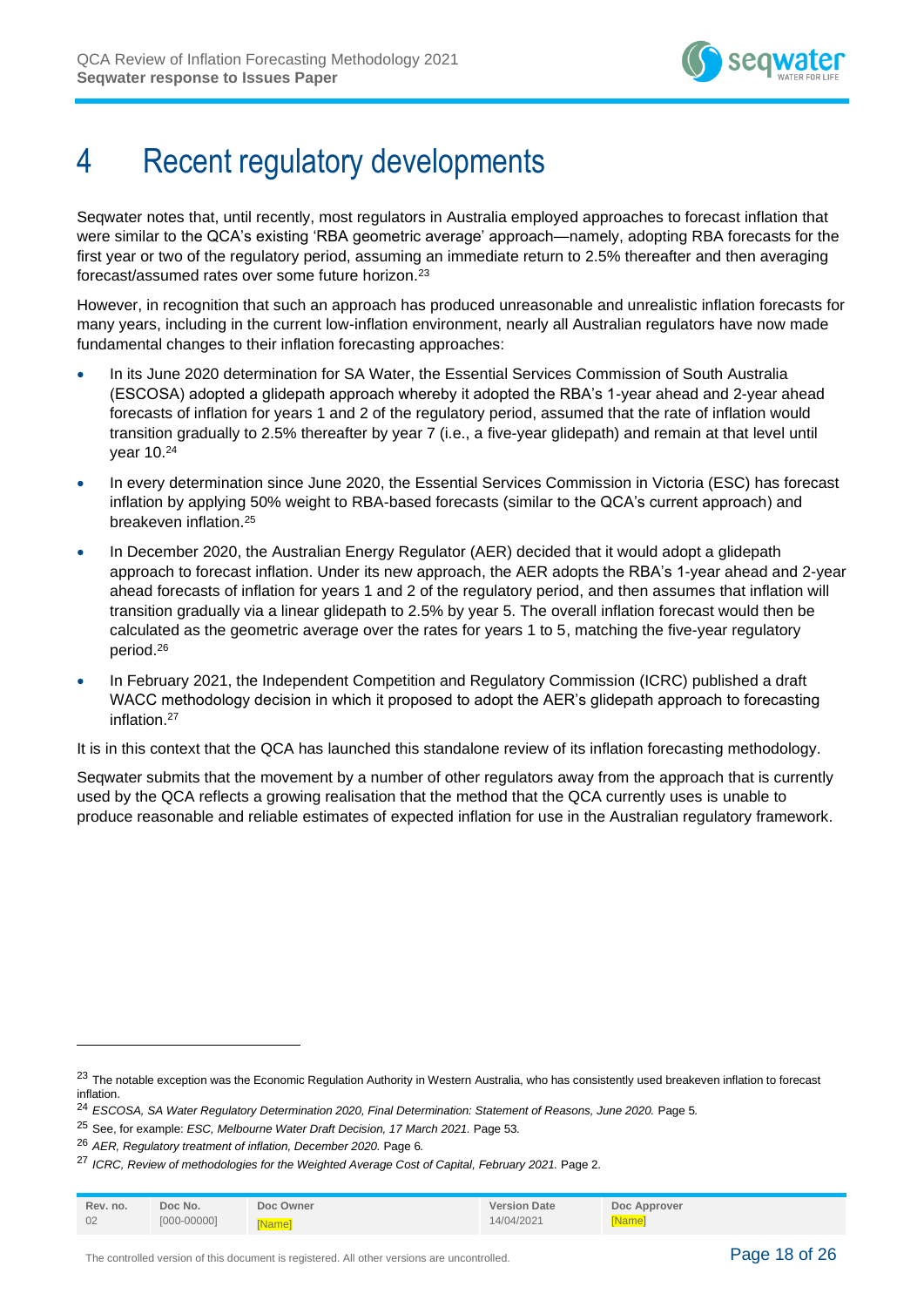

# <span id="page-18-0"></span>5 Seqwater's responses to questions posed by the QCA

**Question 1:** 

**Over what term should we forecast the inflationary gain deduction we use to derive the 'return on capital' component of allowable revenues?**

Seqwater submits that expected inflation should be estimated over the term of the regulatory period. The "take out what we expect to put back in" approach requires expected inflation to be estimated over the life of the regulatory period to be consistent with the NPV=0 principle, as explained in Section 3.4 of this submission.

### **Question 2:**

**Should we use the same expected inflation estimate (including the use of the same inflation forecasting term) for all purposes when modelling prices, or should we derive a different forecast inflation estimate for each purpose? Under what circumstances should we apply an input cost escalator that differs from our expected CPI inflation measure?** 

Seqwater submits that every parameter in the regulatory model should be estimated in a manner that is consistent with the role of that parameter in the model.

As documented in this submission, the role of the inflation parameter in the model for setting allowed returns and in the RAB roll-forward model is to "take out" inflation in one step and "put back" inflation in the other. To be consistent with the "take out what we expect to put back" framework, and consequently with the NPV=0 principle, it is necessary only that the inflation to be "taken out" is estimated on the same basis as the inflation that is to be "put pack." This requires that inflation is estimated over the same time period and with reference to the same inflation series in both steps where it is used. Thus, if national CPI is used in one place (e.g., when forecasting future inflation), it should also be used in the other.

Inflation is also used in other places within the QCA's regulatory framework. In these cases, the relevant inflation parameter should be estimated in a manner that is consistent with the role of that parameter in the regulatory model. For example, labour cost escalation rates are required when estimating efficient operating costs. If that parameter is designed to reflect labour cost inflation in a particular industry, or in a particular geographic location, estimates that best reflect that industry or location should be used.

Seqwater recognises that it is appropriate to temper this matching of the regulator's estimate with the role of the parameter with considerations of complexity and materiality. For example, in cases where a number of estimation approaches produce estimates that are not materially different, it may be appropriate to adopt the simpler and most easily available and transparent approach.

### **Question 3:**

### **Should we maintain our existing approach to estimating expected inflation?**

Seqwater submits that the QCA should not maintain its existing approach to expected inflation. As explained in Sections 3.4 and 3.5 of this submission, the implications of the "take out what you expect to out back in" framework, and of the NPV=0 principle, are that:

- The term of the inflation estimate should be set to the length of the regulatory period. Because what is added back in one step is observed inflation over the term of the regulatory period, what is deducted in the other step must be expected inflation over the same regulatory period; and
- What is required is the best possible forecast of actual inflation over the regulatory period. Because it is actual inflation that is added back in one step, it must be a forecast of actual inflation that is deducted in the other step.

| Rev. no. | Doc No.         | Doc Owner    | <b>Version Date</b> | Doc Approver |
|----------|-----------------|--------------|---------------------|--------------|
| 02       | $[000 - 00000]$ | <b>Namel</b> | 14/04/2021          | [Name]       |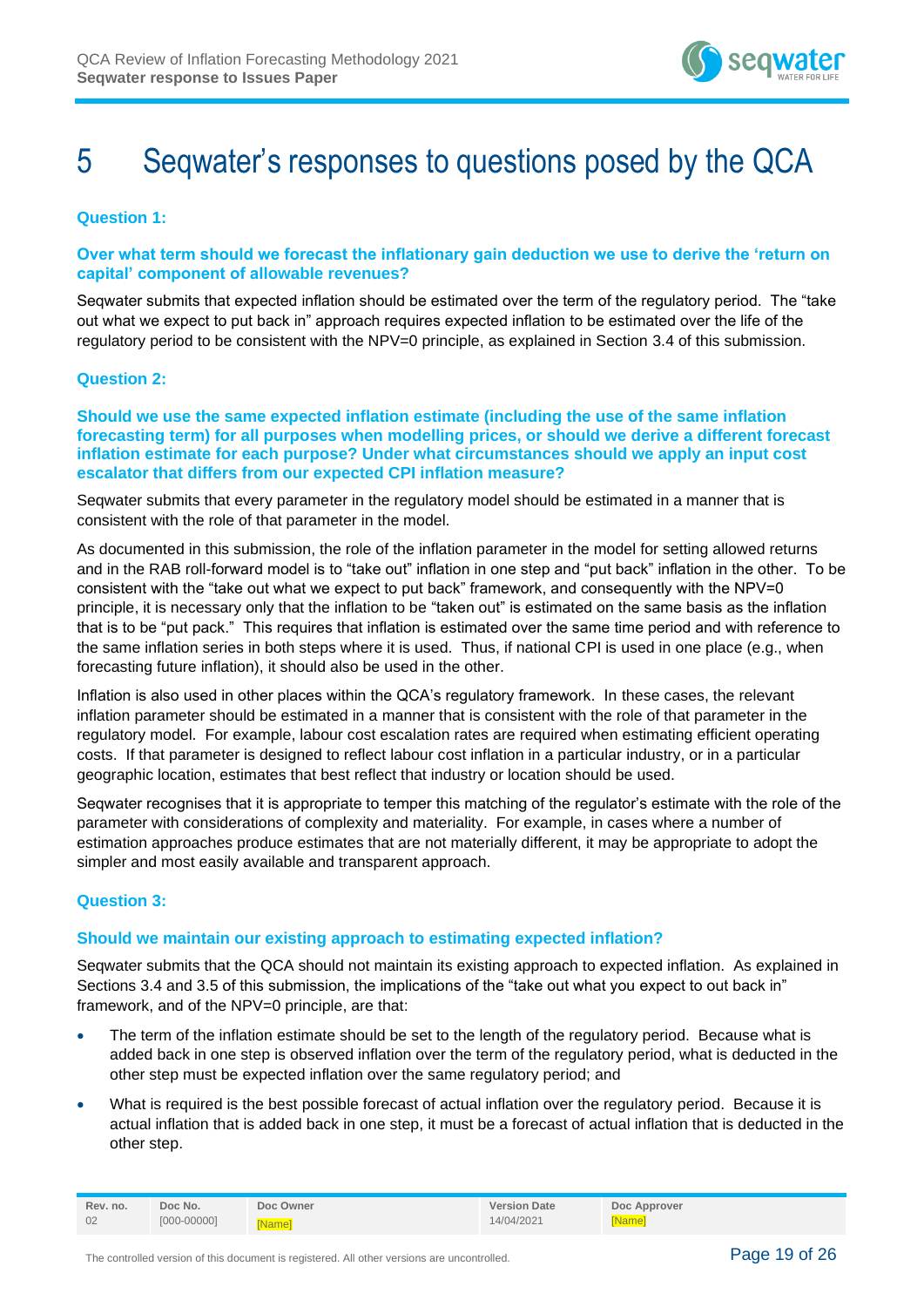

Consequently, Seqwater submits that two changes should be made to the QCA's approach to estimating expected inflation:

- The term of the inflation estimate should be changed from the current 10-year period, and instead set to the length of the regulatory period; and
- Expected inflation should be estimated with reference to market data on the basis that this approach produces the best forecast of actual inflation.

#### **Question 4:**

**If we continue to use short-term RBA forecasts in our forecasting methodology, should we consider using a multi-year transition path to our estimate of long-term inflation expectations? If so, what factors should we consider in our choice of transition path?**

Seqwater submits that market data produces superior forecasts of future actual inflation and therefore should be preferred to RBA forecasts.

However, it may be the case that the QCA determines that a glide path approach is to be used, whereby RBA forecasts are adopted for Years 1 and 2, followed by a transition over some period to the 2.5% mid-point policy target. In this case, the QCA would have to determine the period over which to transition to 2.5%.

Seqwater submits that any glide path transition period should be informed by evidence. It should not be arbitrary or based on subjective judgement that is non-transparent and non-replicable by stakeholders. It should be transparent and its estimation should be replicable and clear to stakeholders.

For example, the length of the glide path transition period might be informed by market data. In cases where the evidence indicates that market participants do not expect inflation to return to 2.5% until 10 years into the future, the QCA might adopt an eight-year glide path transition from Years 2 to 10.

However, the use of an eight-year glide path transition to Year 10 does *not* imply that the QCA should adopt a 10-year averaging period when determining its inflation forecast. In the case of a glide path to Year 10, the QCA would have an estimate of inflation for each of the next 10 years, representing the QCA's best estimate of actual inflation in each of those years. In the case of a regulated business on a four-year regulatory cycle, the inflation forecast should be determined by taking the geometric average of the estimated rates for Years 1 to 4.

The length of the glide path transition might also be informed by historical evidence of the RBA's ability to move inflation back to 2.5%. For example, if there is evidence that, on average, it takes (say) seven years for inflation to move from its current level back to 2.5%, that could be used as the basis for the length of any glide path transition.

Seqwater considers that it would be problematic if the length of a glide path transition were inconsistent with the current market data and with the historical evidence of movements in observed inflation.

#### **Question 5:**

#### **How should we derive medium- to long-term inflationary expectations, particularly over a shorter forecasting period where expected inflation may not reach the mid-point of the RBA's target range?**

Consider the case where the QCA is simultaneously producing regulatory determinations for three business, with regulatory periods of three, four, and five years, respectively. In this case, the estimates of expected inflation (which is a market-wide parameter) should be the same for each year across all businesses. That is, all businesses would have the same estimate of inflation for Year 1. They would all have the same estimate of inflation for Year 2, and so on.

The first business will then have an inflation figure estimated as the geometric average over three years. The inflation figure for the second business would be estimated over four years, and so on.

| Rev. no. | Doc No.         | Doc Owner    | <b>Version Date</b> | Doc Approver |
|----------|-----------------|--------------|---------------------|--------------|
| 02       | $[000 - 00000]$ | <b>Namel</b> | 14/04/2021          | <b>Namel</b> |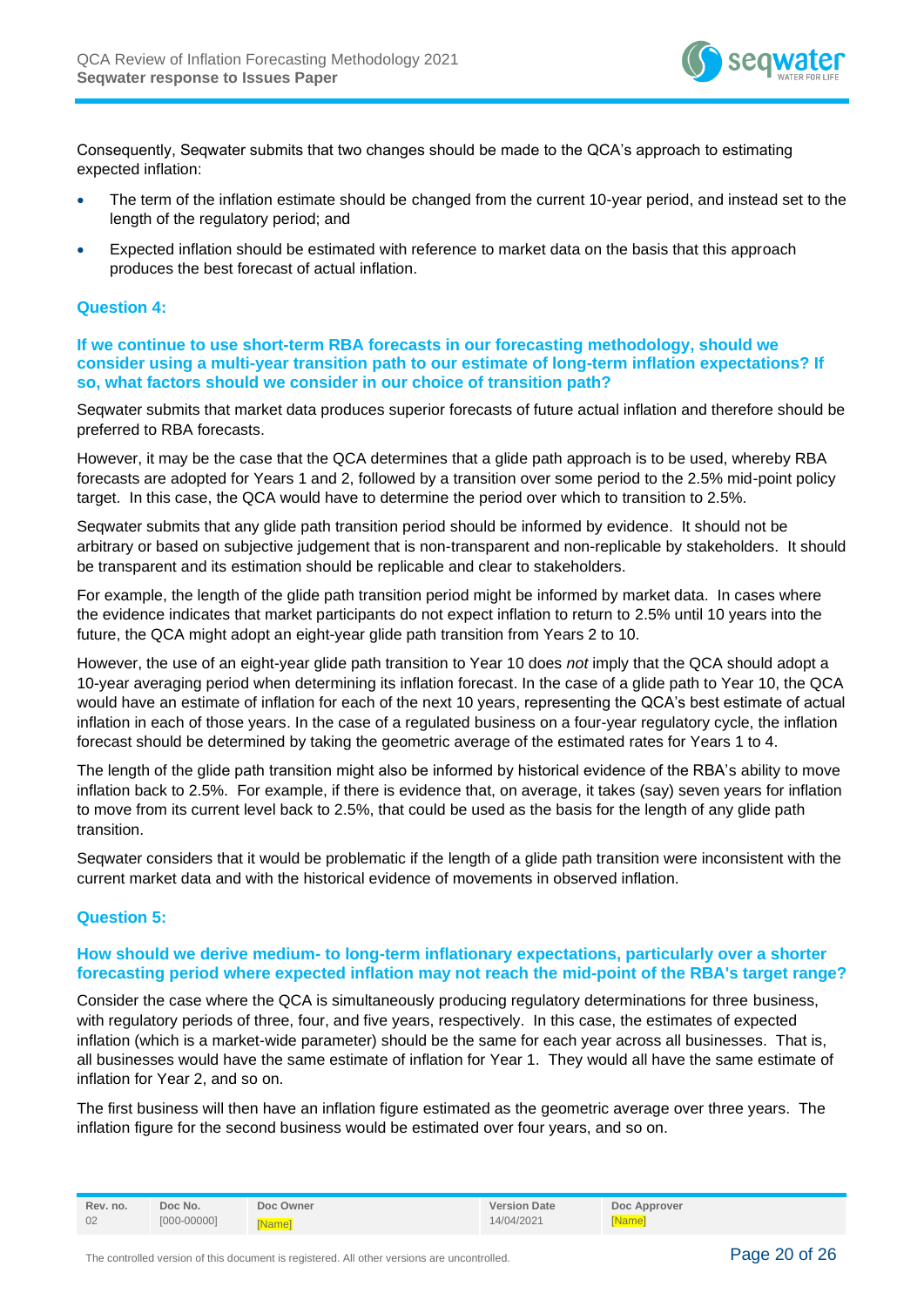

This would result in different inflation forecasts being adopted for each of the three businesses. But that is precisely what is required. What the QCA expects to "put back in" differs across the three businesses, so what it must "take out" ought to also differ.

Finally, Seqwater notes (in the context of Question 4 above) that there is no need for any glide path to complete within the regulatory period. For example, suppose the QCA determines that RBA forecasts will be used for Years 1 and 2, followed by a glide to 2.5% in Year 10. This approach produces unique inflation estimates for each of the ten years. Expected inflation would be simply computed as the geometric mean over the relevant length of the regulatory period.

For the avoidance of doubt, in Seqwater's view, the most preferable way for the QCA to forecast inflation is using market data, such as inflation swaps. However, if the QCA determines that the inflation forecast should be determined using a glide path approach, then Seqwater considers that the glide path should be implemented in a way that is consistent with Seqwater's responses to Questions 4 and 5.

### **Question 6:**

### **Should we consider the use of market-based measures of inflation expectations as either the primary estimation method or to derive long-term inflationary expectations?**

As explained in Section 3.5 of this submission, an implication of the "take out what you expect to out back in" framework, and of the NPV=0 principle, is that we require the best possible forecast of actual inflation over the regulatory period. Because it is actual inflation that is added back in one step, it must be a forecast of actual inflation that is deducted in the other step.

Consequently, to the extent that market evidence provides superior forecasts of actual inflation, that is the approach that should be adopted.

As a second-best solution, the market evidence might be used to inform the length of a glide path transition period.

Seqwater cannot envisage any rationale for disregarding the market evidence entirely, given that this evidence comes from market participants who have real money at stake where outcomes depend exclusively on the very same inflation outcomes that the QCA is seeking to forecast.

### **Question 7:**

### **If we continue to use RBA forecasts in our estimation methodology, are there certain circumstances where the RBA's trimmed mean forecast should be used?**

Seqwater notes that the AER adopted trimmed mean forecasts in its 2019 decisions for SA Power Networks and the Energy Queensland distribution businesses. The AER adopted that approach because its standard approach at the time (which is the QCA's current approach) was producing implausible forecasts. The AER considered that it could not make fundamental changes to its approach without conducting a formal review process, so it turned to trimmed mean forecasts as a stop gap measure to reduce the regulatory inflation figure towards a somewhat more plausible figure. The AER has since fundamentally changed its approach to regulatory inflation.

Seqwater notes that our primary submission is to use market evidence as the basis for the regulatory inflation forecast, because that approach produces forecasts that are superior to those produced by the RBA.

However, if the QCA decides that it will continue to develop inflation forecasts using RBA forecasts then Seqwater considers it would be reasonable for the QCA to have the option of using trimmed mean forecasts in the limited circumstances of unusual and transient economic conditions that result in anomalous changes in headline inflation. Seqwater considers that the need for the use of trimmed mean forecasts should be assessed on a case-by-case basis (rather than being the default approach), through an open consultation process with stakeholders.

| Rev. no. | Doc No.         | Doc Owner | <b>Version Date</b> | Doc Approver |
|----------|-----------------|-----------|---------------------|--------------|
| 02       | $[000 - 00000]$ | KNamel    | 14/04/2021          | <b>Namel</b> |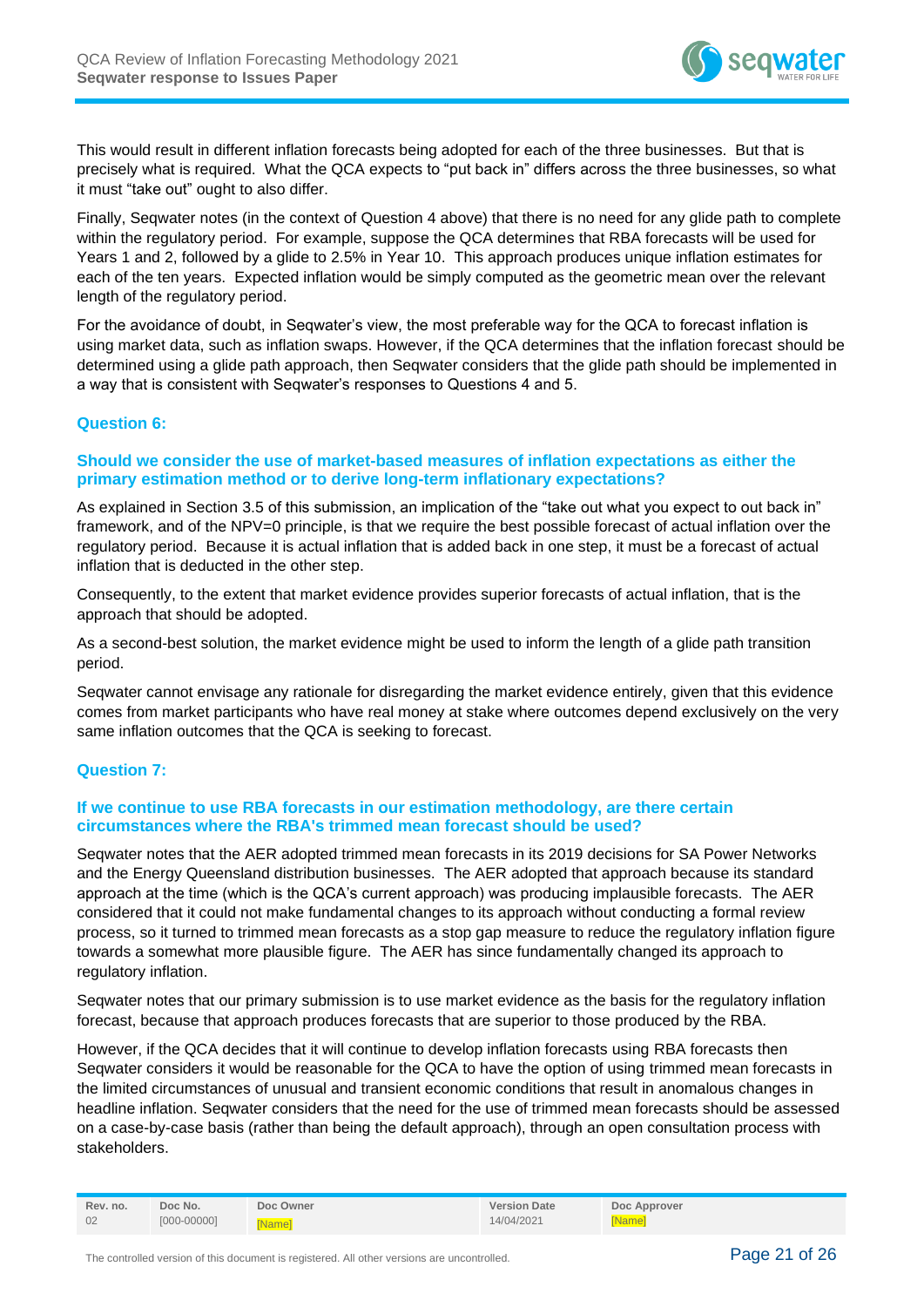

## **Question 8:**

**When using expected inflation measures for the different purposes in revenue and price modelling, are there local considerations that could make the Brisbane consumer price index (CPI) preferable to the national CPI?**

Please refer to our response to Question 2 above.

| Rev. no. | Doc No.         | Doc Owner     | <b>Version Date</b> | Doc Approver |
|----------|-----------------|---------------|---------------------|--------------|
| 02       | $[000 - 00000]$ | <b>INamel</b> | 14/04/2021          | [Name]       |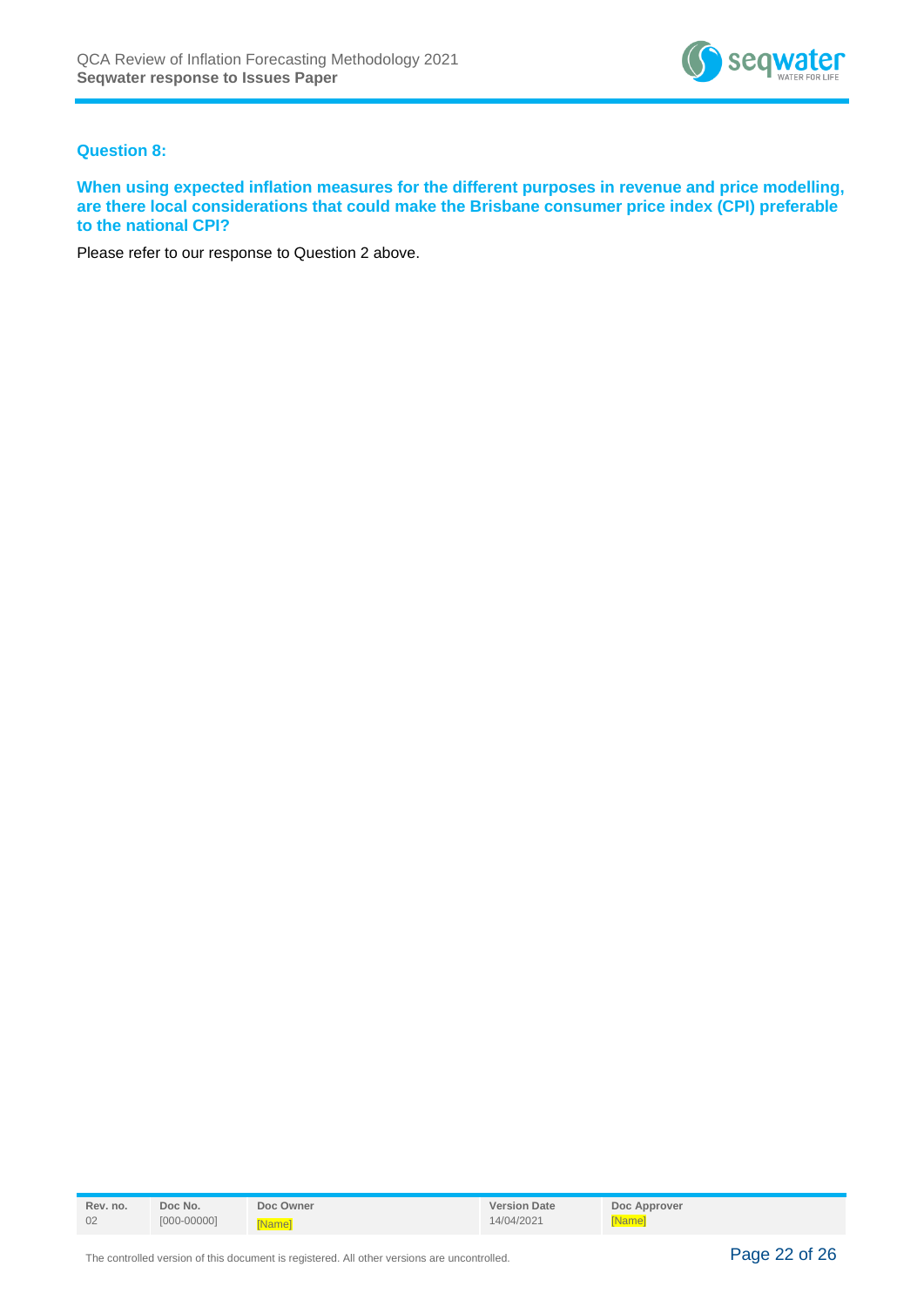

# <span id="page-22-0"></span>6 Appendix: The debt allowance problem

In this appendix, we begin by setting out the nature of the debt allowance problem under the QCA's general approach to regulatory inflation. We then turn to the effect of the bespoke inflation true-up arrangement that applies specifically to Seqwater.

The nature of the debt allowance problem is straightforward:

- A prudent and efficient network issues nominal debt and is contractually required to make nominal interest payments; but
- The QCA's regulatory allowance does not match the efficient costs that the benchmark efficient network is contractually required to pay.

In particular, the QCA starts with its estimate of the prudent and efficient nominal cost of debt, but then:

- Deducts its estimate of expected inflation; and
- Adds back actual inflation via RAB indexation.

If the amount deducted differs from the amount that is added back (which is almost certain to be the case), the QCA's allowance will differ from the efficient cost that the regulated business is contractually required to pay.

The result of this mismatch is that:

- In some market conditions, the regulatory allowance is insufficient to cover the QCA's estimate of the efficient cost of debt, consumers underpay relative to the efficient cost, and equity holders are required to make up the shortfall; and
- In other market conditions, the regulatory allowance is more than sufficient to cover the AER's estimate of the efficient cost of debt, consumers overpay relative to the efficient cost, and equity holders benefit from the excess.

The example in [Figure 4](#page-23-0) below shows that, if actual inflation turns out to be lower than the QCA's forecast, then equity investors will bear the shortfall (between the regulatory allowance and the nominal interest obligations faced by the regulated business) as a permanent under-recovery of efficient returns.

The example below assumes that:

- The regulated business faces nominal debt obligations that are exactly in line with the QCA's estimate of the nominal return on debt of 4.0% p.a.;
- The QCA estimates inflation to be 2.5% p.a. over the regulatory period; and
- Actual inflation turns out to be 1.5% p.a.

In this case, the regulated business would receive a cash return on debt allowance of 1.5% (i.e., 4.0% nominal allowance less 2.5% inflation forecast).

The QCA then indexes the RAB (including the debt portion of the RAB) at 1.5% p.a. This means that the total return on debt allowance received by the regulated business over the period would be 3.0% p.a. (i.e., 1.5% cash return on debt allowance plus 1.5% indexation on the debt portion of the RAB).

This results in a shortfall of 1.0% p.a. (i.e., 3.0% total regulatory allowance less 4.0% nominal interest expense faced by the regulated business). This shortfall is borne by the shareholders of the regulated business.

Symmetrically, if actual inflation turns out to be higher than the QCA's forecast, the total regulatory allowance would exceed the regulated business's nominal interest expense, and equity investors would enjoy a windfall gain. In such circumstances, consumers would pay regulated prices that exceed the efficient level.

| Rev. no. | Doc No.         | Doc Owner     | <b>Version Date</b> | Doc Approver |
|----------|-----------------|---------------|---------------------|--------------|
| 02       | $[000 - 00000]$ | <b>INamel</b> | 14/04/2021          | [Name]       |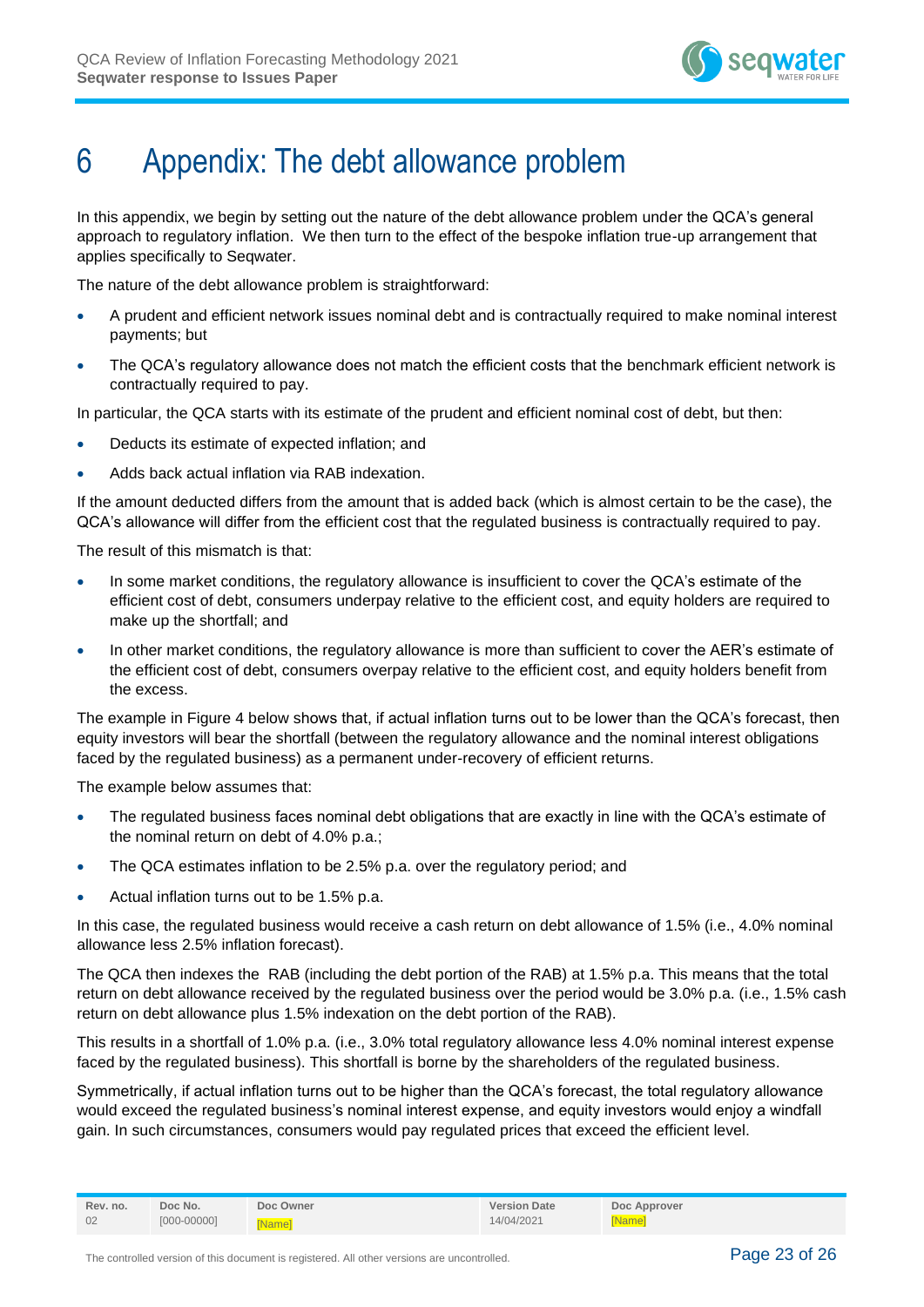

Neither the regulated business nor consumers can manage or mitigate these losses in the regulatory period in which they arise.

<span id="page-23-0"></span>



- Shareholder bears any shortfall
- Consumers overpay if actual inflation exceeds Commission's forecast

*Source: Seqwater.*

In Seqwater's case, any gains or losses in previous regulatory periods arising from a mismatch between the QCA's estimate of expected inflation and actual inflation are 'trued-up' through an inflation adjustment to the Price Path Debt mechanism. The Price Path Debt is a mechanism that allows Seqwater to recoup the underrecovery of efficient allowed revenues in past regulatory periods (and, symmetrically, to return to consumers any past over-recoveries). The Price Path Debt is essential to maintaining Seqwater's financial viability and is established through Ministerial Referral Notices to the QCA.

A consequence of the debt allowance problem is that any consequential losses in one period are recovered from future consumers via the Price Path Debt. This means that if the debt allowance problem results in Seqwater under-recovering efficient revenues in the present regulatory period, then:

- Consumers in the current period would pay less than the efficient cost of delivering the regulated services; and
- Consumers in future regulatory periods would pay more than the efficient cost of delivering the regulated services as prices are set to recoup the maximum allowed revenues related to that period plus the increase in the Price Path Debt necessary to recover past losses arising from the debt allowance problem.

Symmetrically, any over-recovery of revenues in a given regulatory period as a result of the debt allowance problem would result in consumers in the current overpaying (relative to the efficient cost of service delivery) and future consumers underpaying (via the inflation adjustment to the Price Path Debt).

| Rev. no. | Doc No.         | Doc Owner     | <b>Version Date</b> | Doc Approver |
|----------|-----------------|---------------|---------------------|--------------|
| 02       | $[000 - 00000]$ | <b>INamel</b> | 14/04/2021          | [Name]       |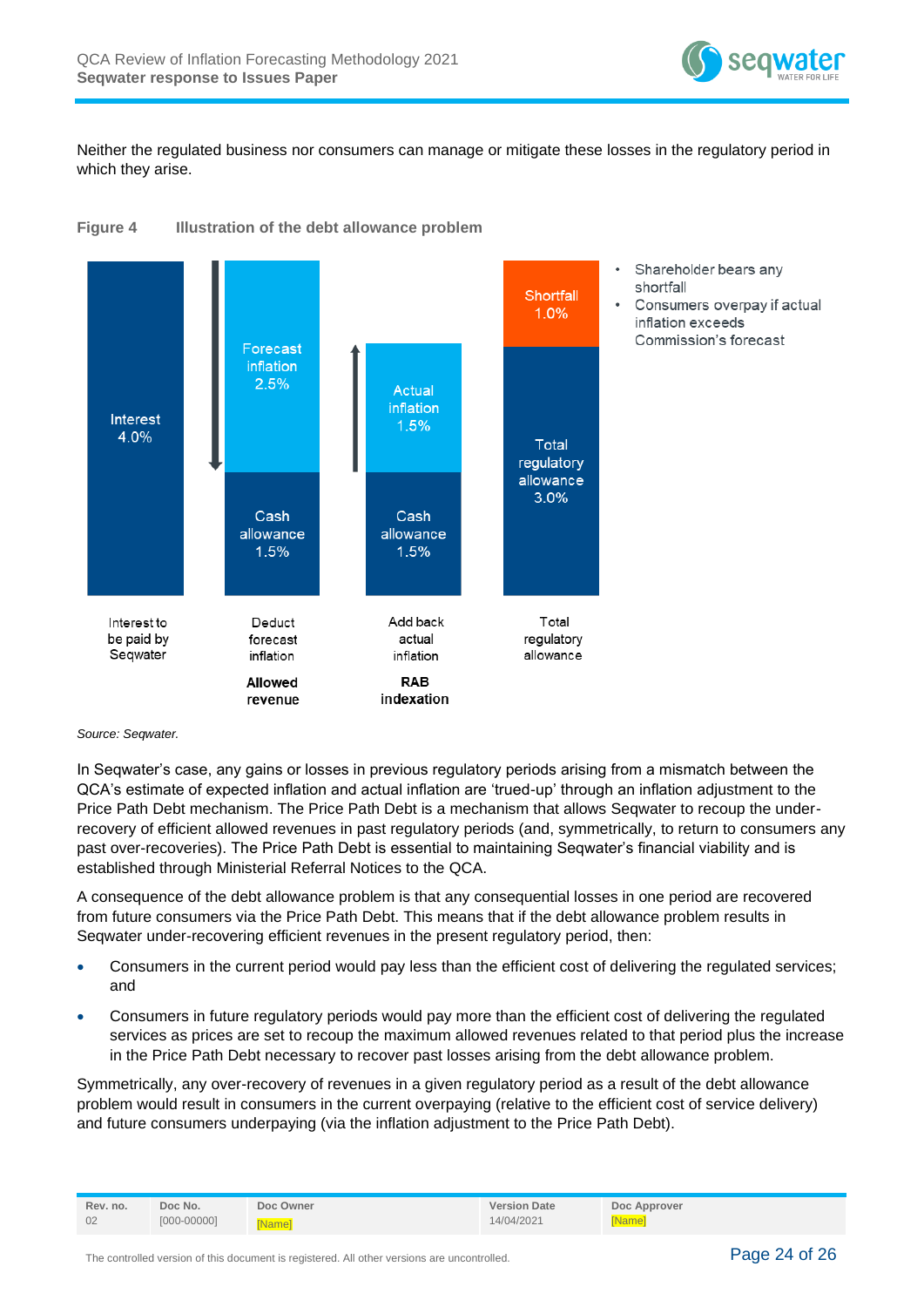

That is to say, the debt allowance problem results in allocative inefficiency and intergenerational inequity whenever actual inflation deviates from the QCA's estimate of expected inflation—as different generations of consumers either pay too much or too little relative to the efficient cost of service delivery, as a consequence of the way in which the regulatory allowance is set.

[Figure 5](#page-24-0) below presents the under-recovery of efficient revenues incurred by Seqwater since 2015-16 as a consequence of the mismatch between the QCA's estimate of expected inflation and actual inflation (measured using the Brisbane CPI), as reflected in Seqwater's Price Path Debt. The present value of under-recovered revenue since 2015-16 that needs to be recouped from future consumers is \$362 million. This demonstrates the materiality of the debt allowance problem. In times of high inflation, the debt allowance problem could lead to similarly material over-recovery of efficient revenues by Seqwater.

<span id="page-24-0"></span>**Figure 5 Under-recovery of efficient revenues incurred by Seqwater since 2015-16 due to debt allowance problem**



*Source: Seqwater calculations using QCA pricing models and RBA data.*

Seqwater submits that cycles of material under/over-recovery of efficient revenues, as a consequence of the debt allowance problem, are not in the long-term interests of consumers, and should be addressed through a change to the regulatory approach.

There are two straightforward ways of achieving the objective of setting the regulatory allowance to match the efficient cost of servicing debt:

- The QCA could set a nominal return on debt allowance such that the cash allowance in each regulatory year is sufficient to pay the contractually required nominal return on debt in each year. In this case, there would be no need to index the debt portion of the RAB for inflation. Thus, the indexation of the RAB would simply be multiplied by 0.4 to reflect the assumed portion of equity finance; or
- In relation to the return on debt, the QCA could adopt the same inflation figure throughout its regulatory approach. That is, indexation in relation to the debt portion of the RAB would be performed using the same

| Rev. no. | Doc No.         | Doc Owner    | <b>Version Date</b> | Doc Approver  |
|----------|-----------------|--------------|---------------------|---------------|
| 02       | $[000 - 00000]$ | <b>Namel</b> | 14/04/2021          | <b>[Name]</b> |